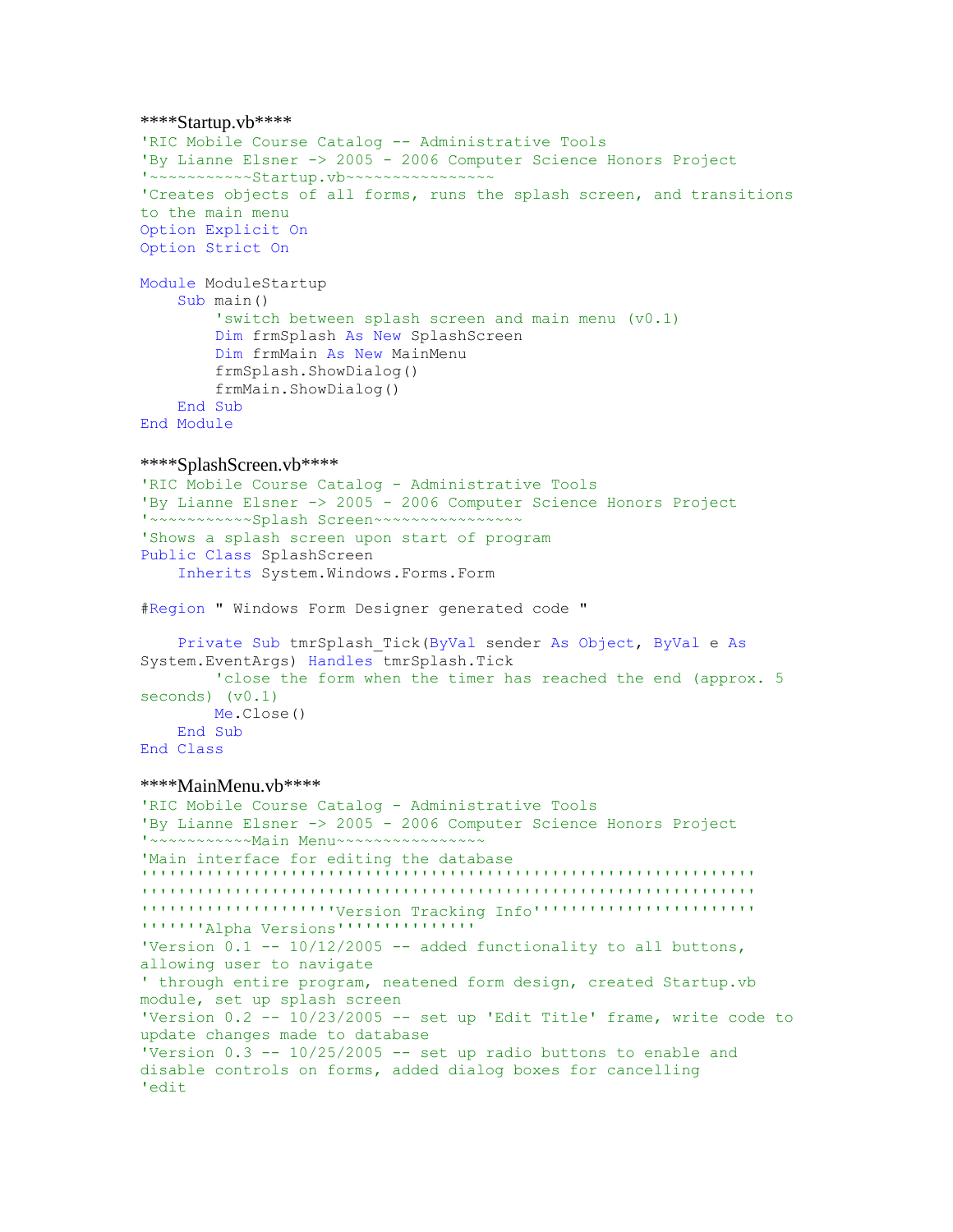```
'Version 0.4 -- 10/28/2005 -- set up Majors form to read from database,
write code to add, edit, and delete majors
'Version 0.5 -- 11/3/2005 -- set up Subcategories form to read from 
database, write code to add, edit, 
'and delete subcategories, put primary keys of majors into an array
'Version 0.6 -- 11/22/2005 -- set up Courses form to read from
database, write code to add, edit, and delete courses
''''''''Beta Versions''''''''''''''''
'Version 1.0 -- 1/3/2006 -- Remove orphaned subcategories when major is 
deleted.
'Version 1.1 -- 1/18/2006 -- Delete partnership between deleted 
subcategories and courses
'Version 1.2 -- 1/25/2006 -- Made array sizes variable instead of fixed
'Version 1.3 -- 1/30/2005 -- Added background image to Menu
'Version 1.4 -- 2/4/2006 -- Added error checking to make sure the
mimimum amount of data is properly entered before 
'the data is submitted to the database
''''''''Final Release''''''''''''''''
'Version 1.4 - 2/4/2006 -- Fully tested, fully functional.
Option Explicit On
Option Strict On
Imports System.Data
Imports System.Data.Common
Imports System.Data.OleDb
Imports System.Convert
Public Class MainMenu
     Inherits System.Windows.Forms.Form
#Region " Windows Form Designer generated code "
     Private dtMajors As DataTable
     Private dtCourses As DataTable
     Private dtSubCats As DataTable
     'arrays to hold the primary keys of items in the dropdown lists 
(v0.5) 'array size changes dynamically based on the number of rows in the 
table at a given time (v1.2)
     Private SubCatArray(1) As Integer 'holds an array of the 
subcategories' primary keys
     Private CourseArray(1) As Integer 'holds an array of the courses' 
primary keys
     Private MajorsArray(1) As Integer 'hold an array of the majors' 
primary keys
     Private Sub MainMenu_Load(ByVal sender As System.Object, ByVal e As
System.EventArgs) Handles MyBase.Load
         'fill the data adaptors (v0.2)
         daCourses.Fill(Ds1)
         daMajors.Fill(Ds1)
         daSubCat.Fill(Ds1)
         daTitle.Fill(Ds1)
         dtMajors = Ds1.Tables("Majors")
         dtCourses = Ds1.Tables("Courses")
```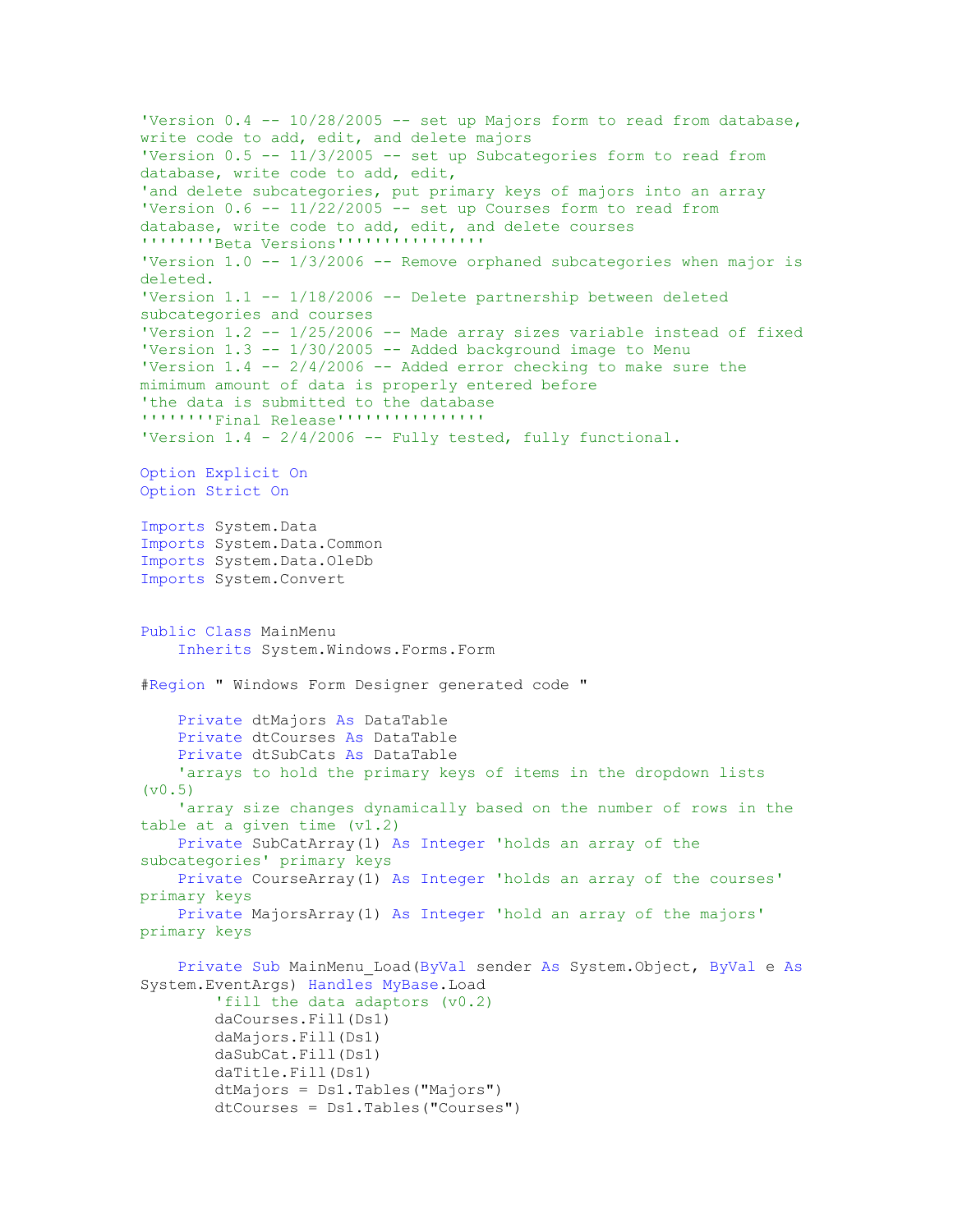```
 dtSubCats = Ds1.Tables("Subcategories")
         rbNewCourse.Select()
         rbNewMajor.Select()
         rbNewSubcat.Select()
     End Sub
     Private Sub MainMenu_Closing(ByVal sender As Object, ByVal e As
System.ComponentModel.CancelEventArgs) Handles MyBase.Closing
         'close connection to the database when the program is closed 
(v0.2) conn.Close()
     End Sub
     '-------------------------Buttons-------------------------------
    Private Sub btnEditMajors Click(ByVal sender As System.Object,
ByVal e As System.EventArgs) Handles btnEditMajors.Click
         fraMajors.Visible = True
         fraSubCat.Visible = False
         fraCourses.Visible = False
         fraTitle.Visible = False
         pbCatalogCover.Visible = False
         'Disable buttons - i don't want the user to click them at this 
point.
         btnEditMajors.Enabled = False
         btnEditSubcat.Enabled = False
         btnEditCourses.Enabled = False
         btnTitle.Enabled = False
         btnExit.Enabled = False
         rbNewMajor.Checked = True
         Call PopulateMajors() 'populates the Majors dropdown box (v0.4)
     End Sub
     Private Sub btnExit_Click(ByVal sender As System.Object, ByVal e As
System.EventArgs) Handles btnExit.Click
        Me.Close()
     End Sub
     Private Sub btnEditSubcat_Click(ByVal sender As System.Object, 
ByVal e As System.EventArgs) Handles btnEditSubcat.Click
         fraMajors.Visible = False
         fraSubCat.Visible = True
         fraCourses.Visible = False
         fraTitle.Visible = False
         pbCatalogCover.Visible = False
         'Disable buttons - i don't want the user to click them at this 
point.
         btnEditMajors.Enabled = False
         btnEditSubcat.Enabled = False
         btnEditCourses.Enabled = False
         btnTitle.Enabled = False
         btnExit.Enabled = False
         Call ResetSubcatListbox() 'clears the listboxes (v0.5)
         Call PopulateSubcatMajor() 'populates the Majors listbox (v0.5)
     End Sub
```
 Private Sub btnEditCourses\_Click(ByVal sender As System.Object, ByVal e As System.EventArgs) Handles btnEditCourses.Click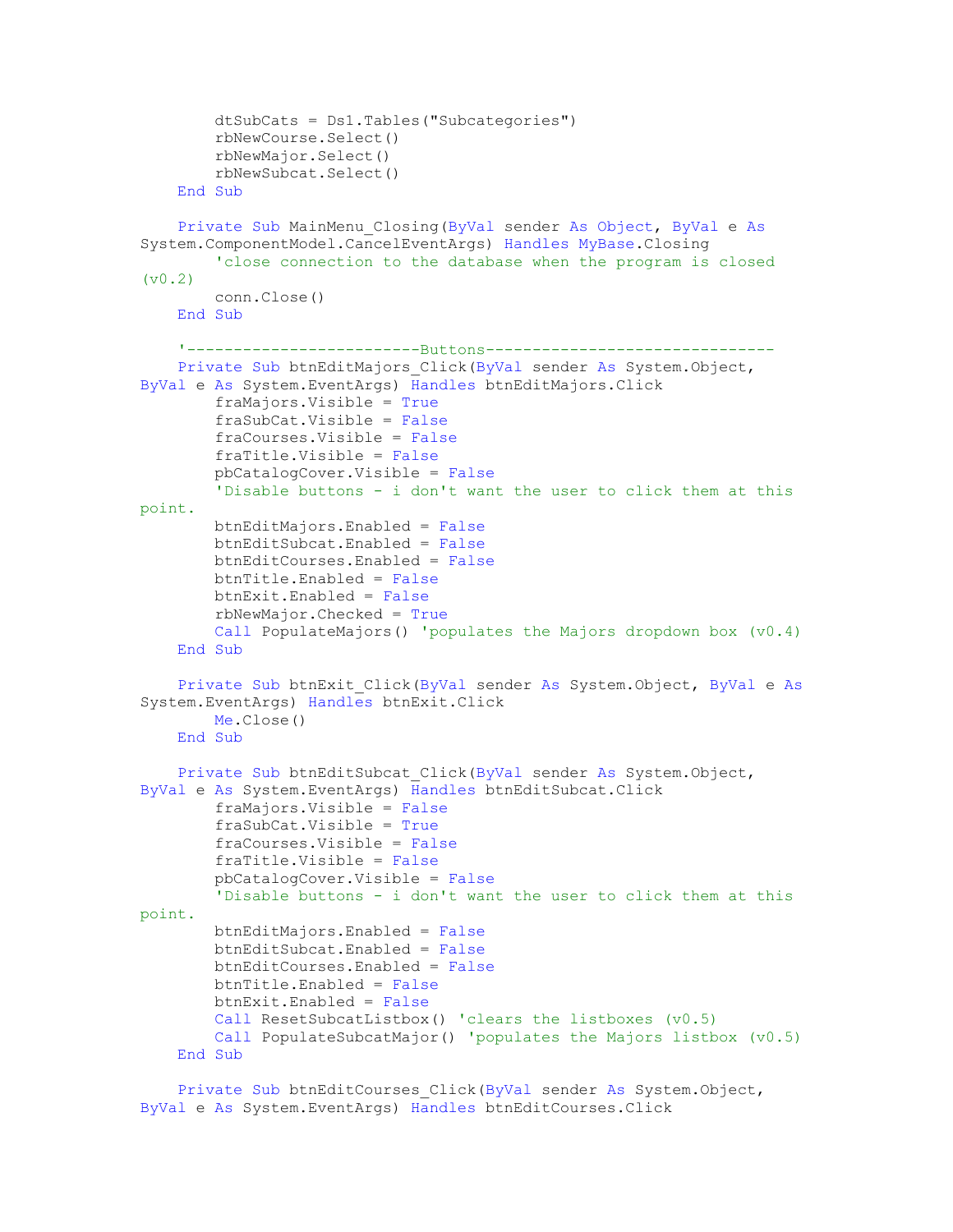```
 fraMajors.Visible = False
         fraSubCat.Visible = False
         fraCourses.Visible = True
         fraTitle.Visible = False
         pbCatalogCover.Visible = False
         'Disable buttons - i don't want the user to click them at this 
point.
         btnEditMajors.Enabled = False
         btnEditSubcat.Enabled = False
         btnEditCourses.Enabled = False
         btnTitle.Enabled = False
         btnExit.Enabled = False
         Call PopulateCourses() 'populates the Courses dropdown box 
(v0.6)
         Call PopulateTree() 'populates the treeview of avaliable 
courses and subcategories (v0.6)
     End Sub
     Private Sub btnTitle_Click(ByVal sender As System.Object, ByVal e 
As System.EventArgs) Handles btnTitle.Click
         fraMajors.Visible = False
         fraSubCat.Visible = False
         fraCourses.Visible = False
         fraTitle.Visible = True
         pbCatalogCover.Visible = False
         'Disable buttons - i don't want the user to click them at this 
point.
         btnEditMajors.Enabled = False
         btnEditSubcat.Enabled = False
         btnEditCourses.Enabled = False
         btnTitle.Enabled = False
         btnExit.Enabled = False
         '''Put old title in text box for editing (v0.2)''''
         Try
             Dim dRow As ds.TitleRow
            dRow = DS1.Title(0)txtNewTitle.Text = CStr(dRow.Catalog Title) Catch ex As Exception
             MessageBox.Show(ex.Message, "Error")
         End Try
     End Sub
    Private Sub rbEditMajor CheckedChanged(ByVal sender As
System.Object, ByVal e As System.EventArgs) Handles
rbEditMajor.CheckedChanged
         ''Enable/disable controls (v0.3)
         txtNewMajor.Enabled = True
         cmbOldMajor.Enabled = True
     End Sub
    Private Sub rbDeleteMajor CheckedChanged(ByVal sender As
System.Object, ByVal e As System.EventArgs) Handles
rbDeleteMajor.CheckedChanged
         ''Enable/disable controls (v0.3)
         txtNewMajor.Enabled = False
         cmbOldMajor.Enabled = True
     End Sub
```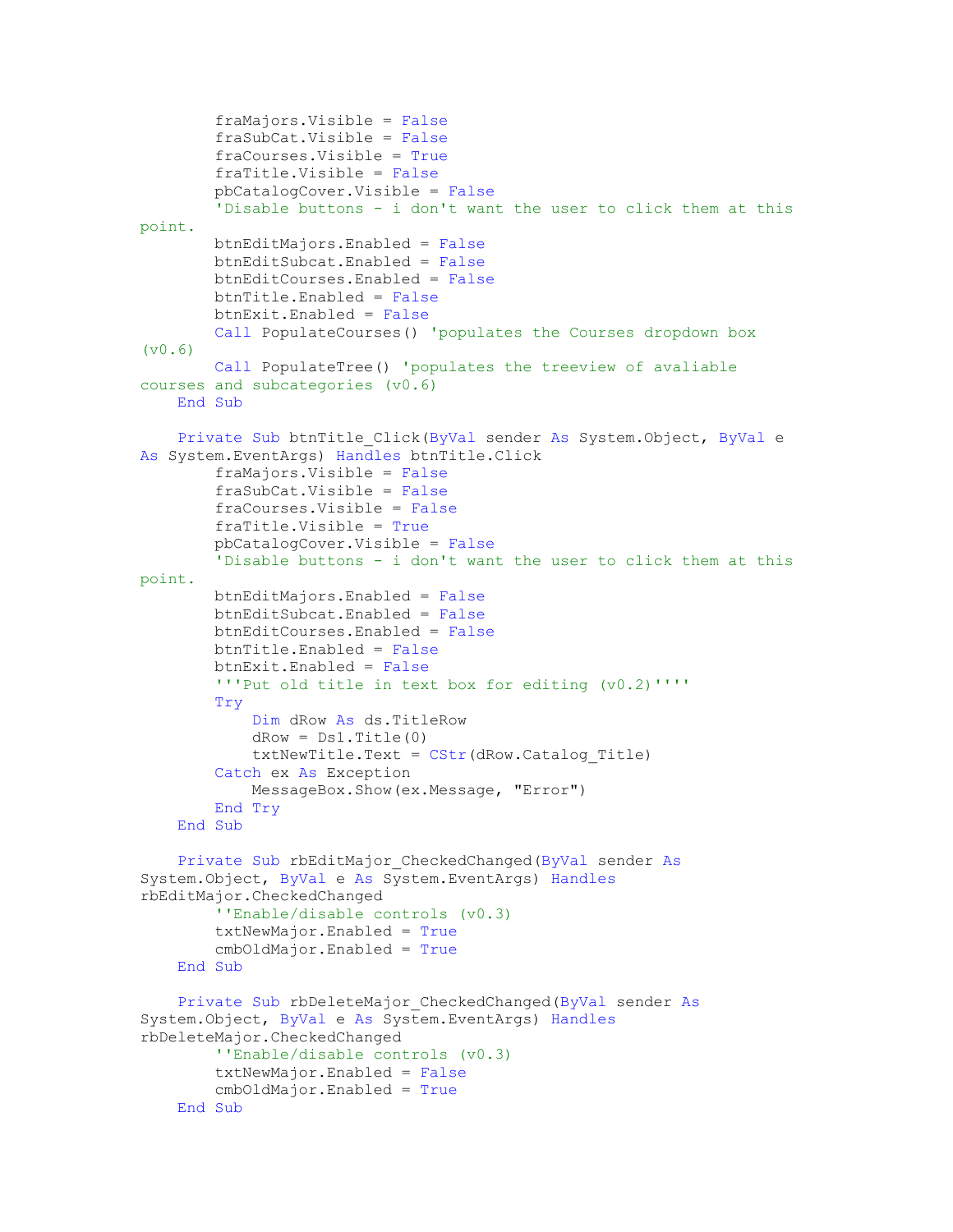```
Private Sub rbNewMajor CheckedChanged(ByVal sender As
System.Object, ByVal e As System.EventArgs) Handles
rbNewMajor.CheckedChanged
         ''Enable/disable controls (v0.3)
         cmbOldMajor.Enabled = False
         txtNewMajor.Enabled = True
     End Sub
    Private Sub rbEditSubcat CheckedChanged(ByVal sender As
System.Object, ByVal e As System.EventArgs) Handles
rbEditSubcat.CheckedChanged
         ''Enable/disable controls (v0.3)
         cmbOldSubcat.Enabled = True
         txtNewSubcat.Enabled = True
         cmbSubcatMajor.Enabled = True
     End Sub
     Private Sub rbDeleteSubcat_CheckedChanged(ByVal sender As
System.Object, ByVal e As System.EventArgs) Handles
rbDeleteSubcat.CheckedChanged
         ''Enable/disable controls (v0.3)
         cmbOldSubcat.Enabled = True
         txtNewSubcat.Enabled = False
         cmbSubcatMajor.Enabled = True
     End Sub
     Private Sub rbNewSubcat_CheckedChanged(ByVal sender As
System.Object, ByVal e As System.EventArgs) Handles
rbNewSubcat.CheckedChanged
         ''Enable/disable controls (v0.3)
         cmbOldSubcat.Enabled = False
         txtNewSubcat.Enabled = True
         cmbSubcatMajor.Enabled = True
     End Sub
     Private Sub rbEditCourse_CheckedChanged(ByVal sender As
System.Object, ByVal e As System.EventArgs) Handles
rbEditCourse.CheckedChanged
         ''Enable/disable controls (v0.3)
         cmbNewCourse.Enabled = True
         txtNewCourse.Enabled = True
         txtCoursePrereq.Enabled = True
         txtCourseCode.Enabled = True
         txtCourseCredits.Enabled = True
         txtCourseTerm.Enabled = True
         txtCourseDescription.Enabled = True
         trvCourseSubcat.Enabled = True
     End Sub
    Private Sub rbDeleteCourse CheckedChanged (ByVal sender As
System.Object, ByVal e As System.EventArgs) Handles
rbDeleteCourse.CheckedChanged
         ''Enable/disable controls (v0.3)
         cmbNewCourse.Enabled = True
         txtNewCourse.Enabled = False
         txtCoursePrereq.Enabled = False
```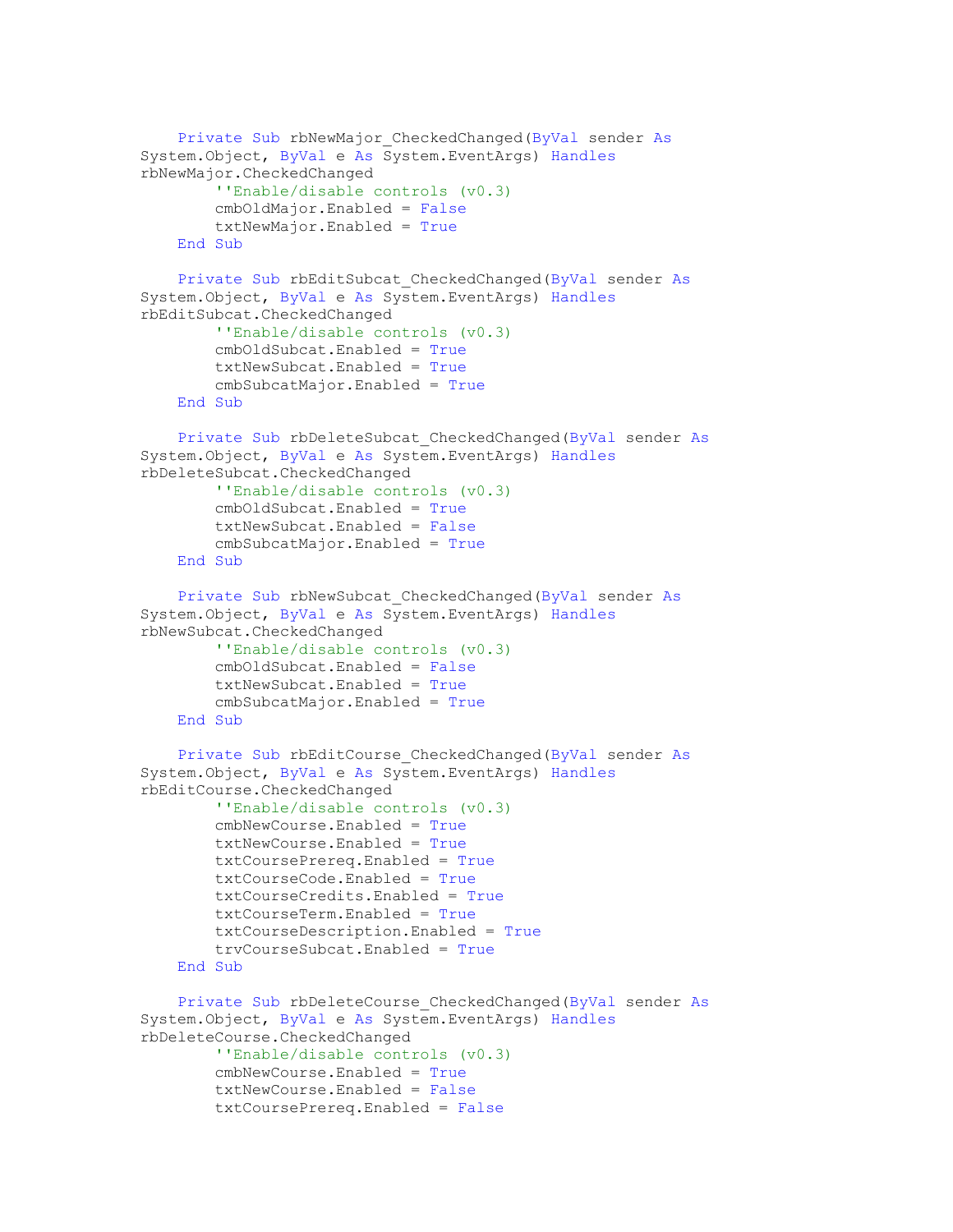```
 txtCourseCredits.Enabled = False
         txtCourseTerm.Enabled = False
         txtCourseCode.Enabled = False
         txtCourseDescription.Enabled = False
         trvCourseSubcat.Enabled = False
    End Sub
     Private Sub rbNewCourse_CheckedChanged(ByVal sender As
System.Object, ByVal e As System.EventArgs) Handles
rbNewCourse.CheckedChanged
         ''Enable/disable controls (v0.3)
        cmbNewCourse.Enabled = False
        txtNewCourse.Enabled = True
        txtCoursePrereq.Enabled = True
        txtCourseCode.Enabled = True
         txtCourseCredits.Enabled = True
         txtCourseTerm.Enabled = True
         txtCourseDescription.Enabled = True
         trvCourseSubcat.Enabled = True
     End Sub
     '----------------Handle Majors Widget------------------------------
-------
    Private Sub PopulateMajors()
        Call ResetArray(MajorsArray) 'reset the array of majors(v0.5)
         'Reset input boxes for next action (v0.4)
         Dim intItemCount As Integer
       intItemCount = 0 While intItemCount < cmbOldMajor.Items.Count
             cmbOldMajor.Items.RemoveAt(intItemCount)
         End While
         cmbOldMajor.Text = "Select Major"
         txtNewMajor.Clear()
         'Populate dropdown list with Majors from database (v0.4)
         Try
             Dim dRow As ds.MajorsRow
             Dim intCounter As Integer
            intCounter = 0 Dim index As Integer = 0
             'code to make array size variable (v1.2)
             Dim arraysize As Integer
             arraysize = Ds1.Majors.Count
             ReDim MajorsArray(arraysize)
             For Each dRow In Ds1.Majors
cmbOldMajor.Items.Add(CStr(Ds1.Majors(intCounter).Major))
                MajorsArray.SetValue(Ds1.Majors(intCounter).Major Code,
index)
                index = index + 1 intCounter = intCounter + 1
             Next
         Catch ex As Exception
             MessageBox.Show(ex.Message, "Error")
         End Try
     End Sub
```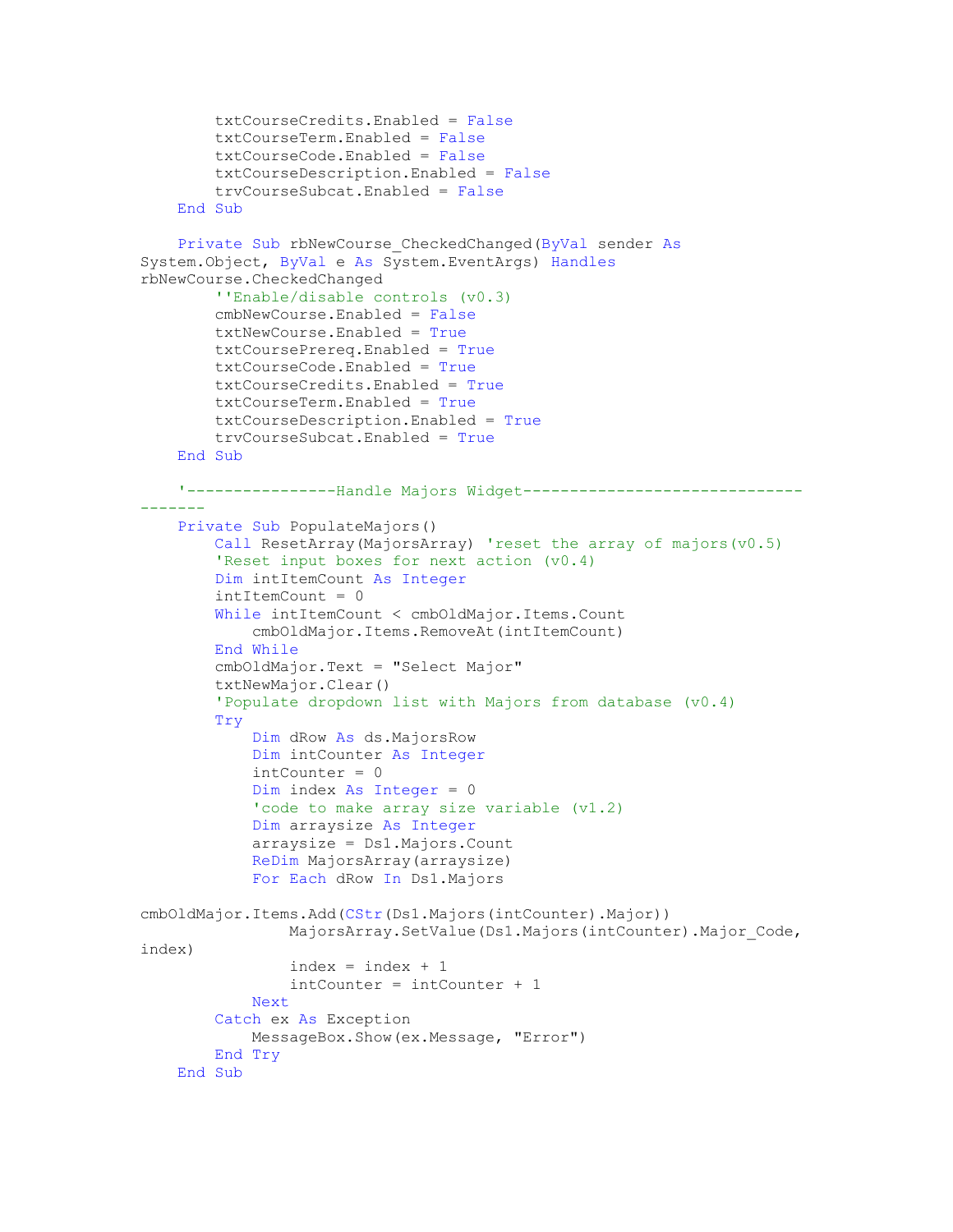```
 Private Sub btnSubmitMajor_Click(ByVal sender As System.Object, 
ByVal e As System.EventArgs) Handles btnSubmitMajor.Click
         Dim valResult As String
        'Make changes to the selected Major (v0.4)
         Try
             Dim dRow As ds.MajorsRow
             Dim currMajorIndex As Integer
             Dim ChangeIndex As Integer
             Dim currMajorKey As Integer
             currMajorIndex = cmbOldMajor.SelectedIndex
             If rbEditMajor.Checked = True Then
                 valResult = ValidateInput("majorEdit")
                 'if validations fails, break out of subroutine
                 If Not valResult.Equals("ok") Then
                     MessageBox.Show(valResult, "Error")
                    Exit Sub
                 End If
                 'save changes made to selected major
                ChangeIndex = 0 currMajorKey = 
CInt(MajorsArray.GetValue(currMajorIndex))
                 For Each dRow In Ds1.Majors
                     If Ds1.Majors(ChangeIndex).Major_Code = 
currMajorKey Then
                          dRow = Ds1.Majors(ChangeIndex)
                         dRow.BeginEdit() 'lock records
                         dRow.Major = txtNewMajor.Text()dRow.EndEdit() 'unlock records
                        Call SaveChanges(daMajors)
                        MessageBox.Show("Major has been changed.", 
"Success")
                         Exit Try 'major has been found - exit this part 
of the subroutine
                     End If
                    ChangeIndex = ChangeIndex + 1 Next
             ElseIf rbNewMajor.Checked = True Then
                valResult = ValidateInput("majorAdd") 'if validations fails, break out of subroutine
                 If Not valResult.Equals("ok") Then
                     MessageBox.Show(valResult, "Error")
                    Exit Sub
                 End If
                 'add new major to database
                 Dim dr As DataRow
                 dr = dtMajors.NewRow
                 dr("Major") = txtNewMajor.Text
                 dtMajors.Rows.Add(dr)
                 Call SaveChanges(daMajors)
                 MessageBox.Show("Major has been added.", "Success")
                 ElseIf rbDeleteMajor.Checked = True Then
                 valResult = ValidateInput("majorDel")
                 'if validations fails, break out of subroutine
                 If Not valResult.Equals("ok") Then
                     MessageBox.Show(valResult, "Error")
                    Exit Sub
                 End If
```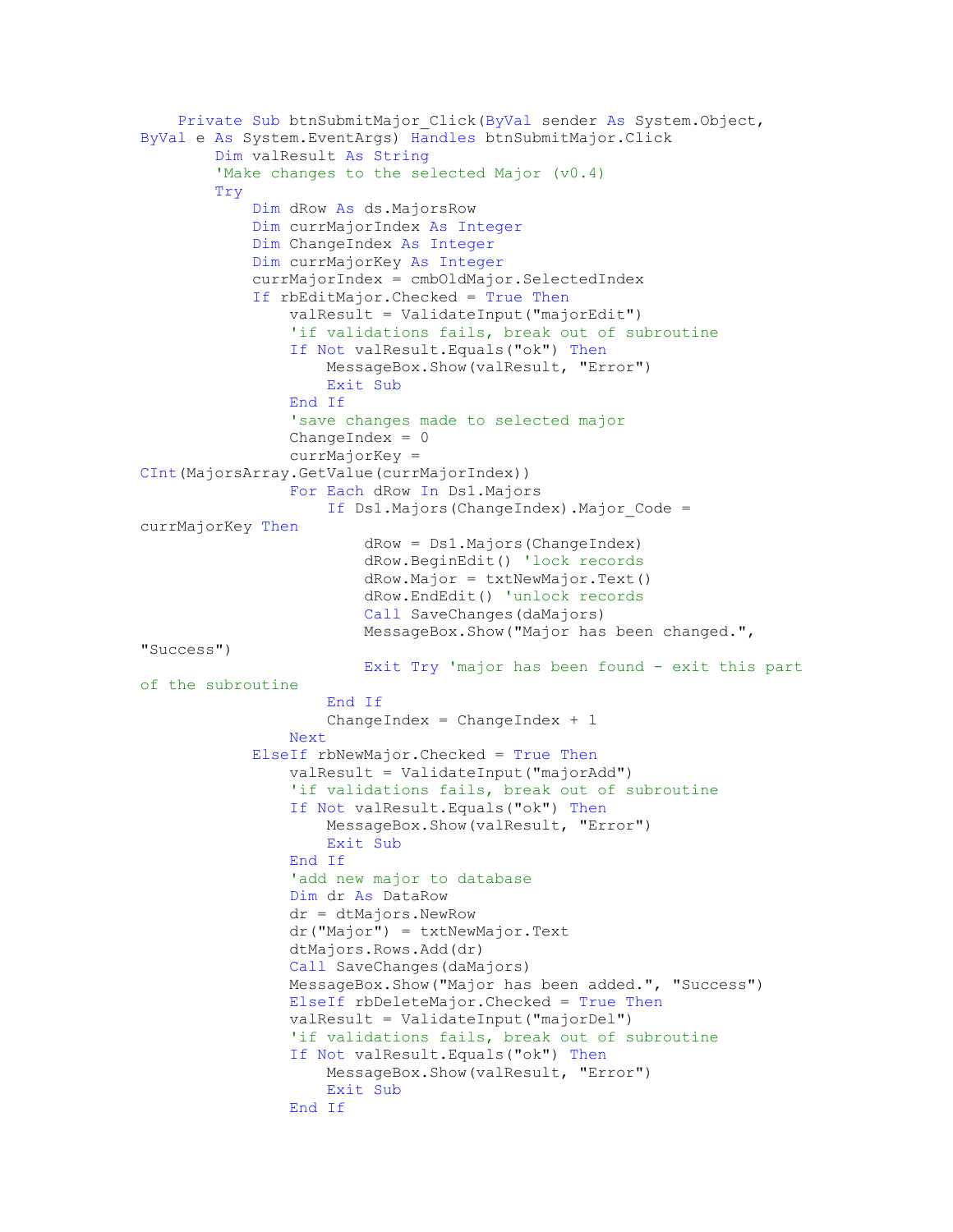```
 'delete selected major
                 Dim dr As DataRow
                 Dim result As DialogResult
                 result = MessageBox.Show("Are you sure you wish to 
delete this major?", "Delete", MessageBoxButtons.YesNo, 
MessageBoxIcon.Question)
                 If result = DialogResult.Yes Then
                      currMajorKey = 
CInt(MajorsArray.GetValue(currMajorIndex))
                     ChangeIndex = 0For Each dRow In Ds1.Majors
                         If Ds1.Majors(ChangeIndex).Major Code =
currMajorKey Then
                              dr = dtMajors.Rows(ChangeIndex)
                              dr.Delete()
                              Call SaveChanges(daMajors)
                             Call RemoveDeadSubcat(currMajorKey)
                             MessageBox.Show("Major has been deleted.", 
"Success")
                              Exit Try 'escape to prevent error caused by 
incrementing changeindex after deletion
                          End If
                         ChangeIndex = ChangeIndex + 1 Next
                 End If
                 End If
         Catch ex As Exception
             MessageBox.Show(ex.Message, "Error")
         End Try
         'Allow user to add another major or return to Main Menu (v0.2)
         Dim response As DialogResult
         response = MessageBox.Show("Would you like to edit another 
major?", "Administrative Tools", MessageBoxButtons.YesNo, 
MessageBoxIcon.Question)
         If response = DialogResult.No Then
             fraMajors.Visible = False
             pbCatalogCover.Visible = True
             btnEditMajors.Enabled = True
             btnEditSubcat.Enabled = True
             btnEditCourses.Enabled = True
             btnTitle.Enabled = True
             btnExit.Enabled = True
         Else
             'Refresh the list of majors (v0.4)
             Call PopulateMajors()
         End If
     End Sub
    Private Sub btnCancelMajor Click(ByVal sender As System.Object,
ByVal e As System.EventArgs) Handles btnCancelMajor.Click
         Dim response As DialogResult
         response = MessageBox.Show("Cancel changes made to Major?", 
"Are you sure?", MessageBoxButtons.YesNo, MessageBoxIcon.Question)
         If response = DialogResult.Yes Then
             fraMajors.Visible = False
             pbCatalogCover.Visible = True
             btnEditMajors.Enabled = True
```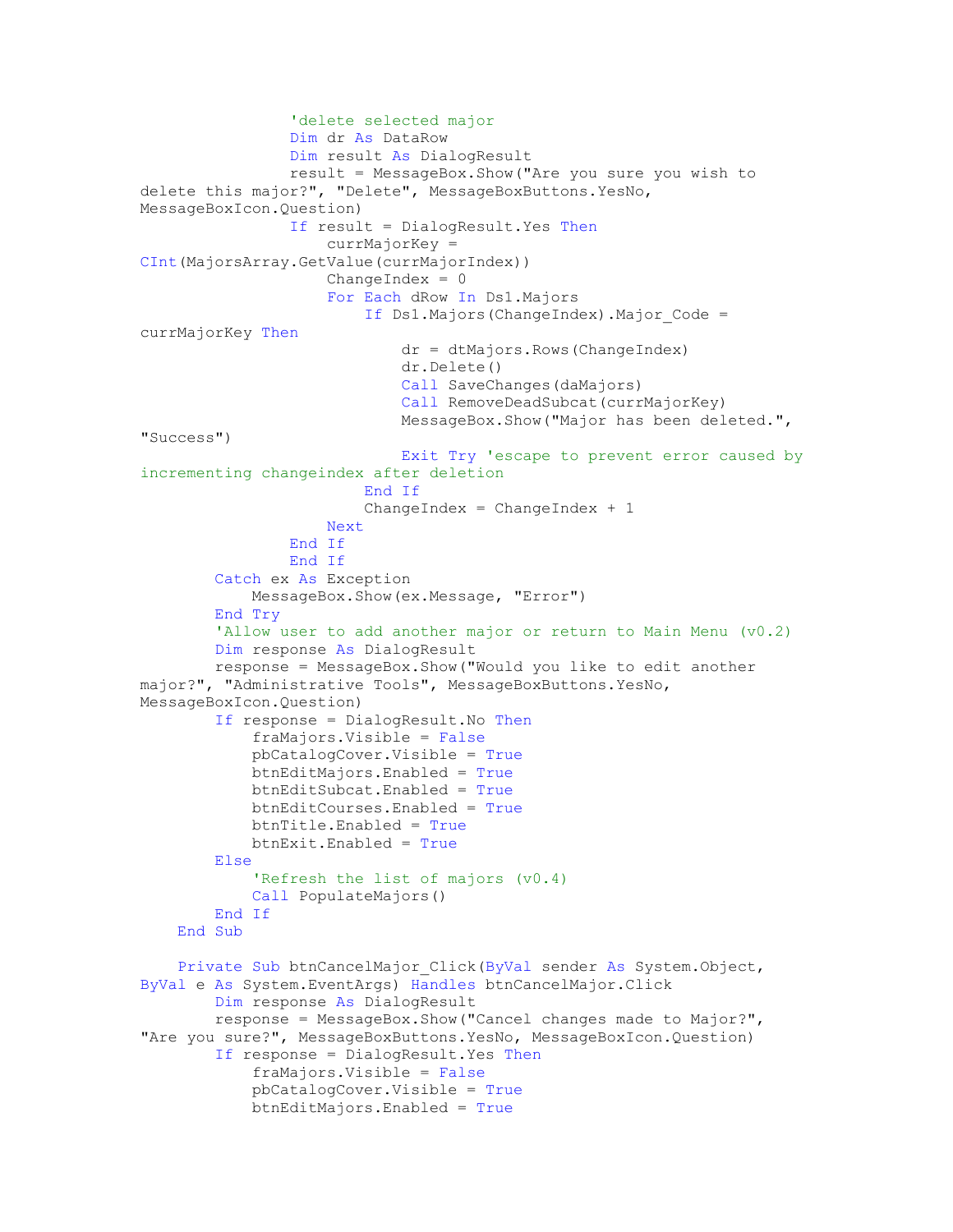```
 btnEditSubcat.Enabled = True
             btnEditCourses.Enabled = True
             btnTitle.Enabled = True
             btnExit.Enabled = True
             'reset majors dropdown
             Call PopulateMajors()
         End If
     End Sub
     '------------------Handle Subcategories Widget---------------------
---
     Private Sub PopulateSubcatMajor()
        Call ResetArray(MajorsArray) 'reset the array of majors(v(0.5))
         'Reset input boxes for next action (v0.5)
         Dim intItemCount As Integer
         intItemCount = 0
         While intItemCount < cmbSubcatMajor.Items.Count
             cmbSubcatMajor.Items.RemoveAt(intItemCount)
         End While
         cmbSubcatMajor.Text = "Select Major"
         txtNewSubcat.Clear()
         'Populate dropdown list with Majors from database (v0.5)
         Try
             Dim dRow As ds.MajorsRow
             Dim intCounter As Integer
             Dim index As Integer = 0
            intCounter = 0 'code to make array size variable (v1.2)
             Dim arraysize As Integer
             arraysize = Ds1.Majors.Count
             ReDim MajorsArray(arraysize)
             For Each dRow In Ds1.Majors
cmbSubcatMajor.Items.Add(CStr(Ds1.Majors(intCounter).Major))
                MajorsArray.SetValue(Ds1.Majors(intCounter).Major Code,
index)
                 intCounter = intCounter + 1
                index = index + 1 Next
         Catch ex As Exception
             MessageBox.Show(ex.Message, "Error")
         End Try
     End Sub
     Private Sub btnSubmitSubcat_Click(ByVal sender As System.Object, 
ByVal e As System.EventArgs) Handles btnSubmitSubcat.Click
         Dim valResult As String
         'Make changes to the selected subcategory (v0.5)
         Try
             Dim dRow As ds.SubcategoriesRow
             Dim currSubCatIndex As Integer 'holds the array index of 
the selected subcategory
             Dim currSubcatKey As Integer 'holds the primary key of the 
selected subcategory
             Dim currMajorKey As Integer 'holds the primary key of the 
selected subcategory
```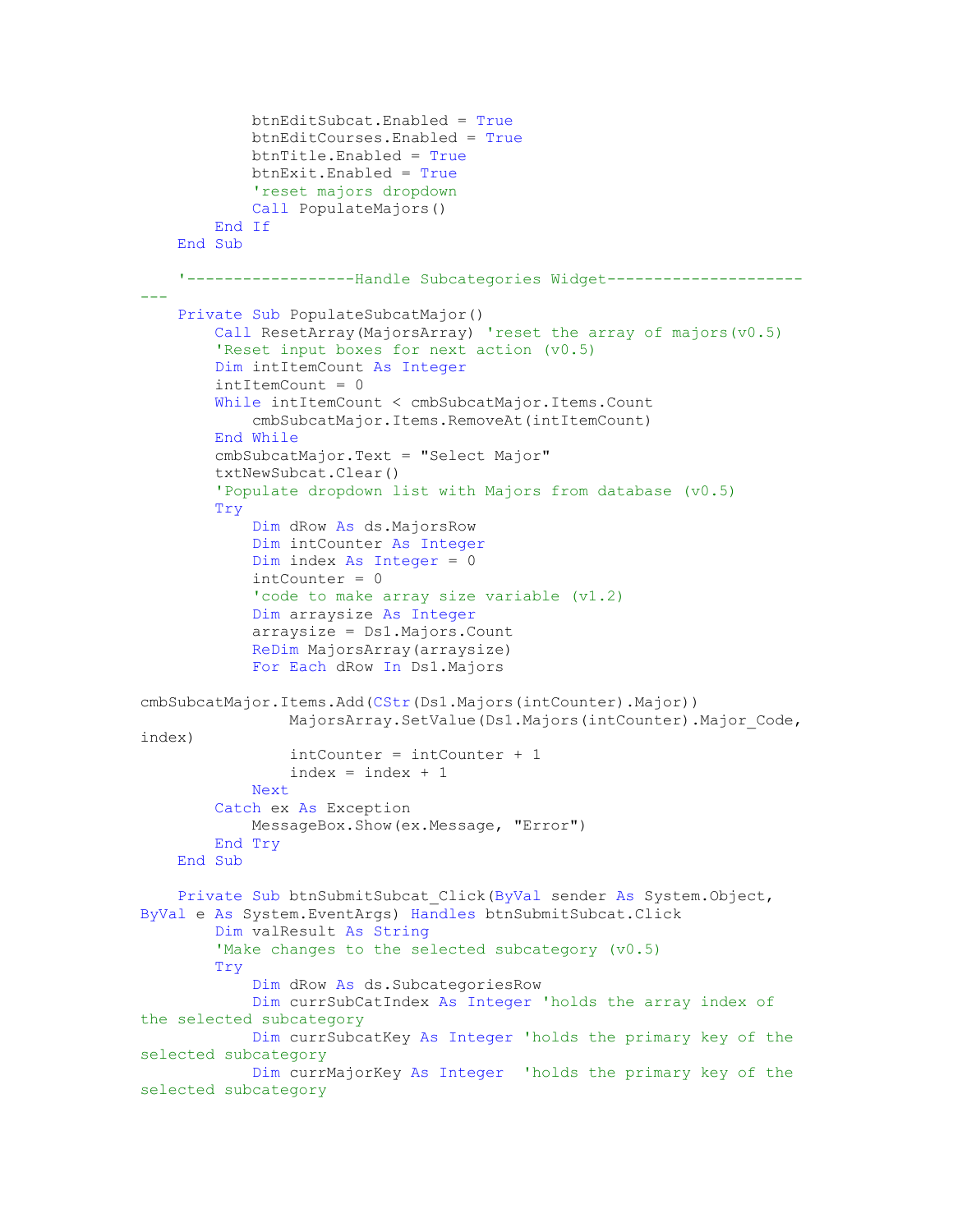```
 Dim currMajorIndex As Integer 'holds the array index of the 
selected subcategory
             Dim ChangeIndex As Integer 'holds the database index of 
the selected subcategory
             currSubCatIndex = cmbOldSubcat.SelectedIndex
             currMajorIndex = cmbSubcatMajor.SelectedIndex
             If rbEditSubcat.Checked = True Then
                 valResult = ValidateInput("subcatEdit")
                 'if validations fails, break out of subroutine
                 If Not valResult.Equals("ok") Then
                     MessageBox.Show(valResult, "Error")
                    Exit Sub
                 End If
                 'save changes made to selected subcategory
                ChangeIndex = 0 currSubcatKey = 
CInt(SubCatArray.GetValue(currSubCatIndex))
                 For Each dRow In Ds1.Subcategories
                     If Ds1.Subcategories(ChangeIndex).SubCatCode = 
currSubcatKey Then
                          dRow = Ds1.Subcategories(ChangeIndex)
                         dRow.BeginEdit() 'lock records
                          dRow.SubCatName = txtNewSubcat.Text()
                        dRow.EndEdit() 'unlock records
                        Call SaveChanges(daSubCat)
                        MessageBox.Show("Subcategory has been 
changed.", "Success")
                         Exit Try 'item found - exit this part of the 
subroutine
                     End If
                    ChangeIndex = ChangeIndex + 1 Next
             ElseIf rbNewSubcat.Checked = True Then
                 valResult = ValidateInput("subcatAdd")
                 'if validations fails, break out of subroutine
                 If Not valResult.Equals("ok") Then
                     MessageBox.Show(valResult, "Error")
                    Exit Sub
                 End If
                ChangeIndex = 0 currMajorKey = 
CInt(MajorsArray.GetValue(currMajorIndex))
                 For Each dRow In Ds1.Subcategories
                     If Ds1.Majors(ChangeIndex).Major_Code = 
currMajorKey Then
                          Dim dr As DataRow
                         dr = dtSubCats.NewRow
                        dr("SubCatName") = txtNewSubcat.Text
                        dr("CorrMajorCode") = currMajorKey
                        dtSubCats.Rows.Add(dr)
                        Call SaveChanges(daSubCat)
                        MessageBox.Show("Subcategory has been added.", 
"Success")
                         Exit Try 'item found - exit this part of the 
subroutine
                     End If
                    ChangeIndex = ChangeIndex + 1
```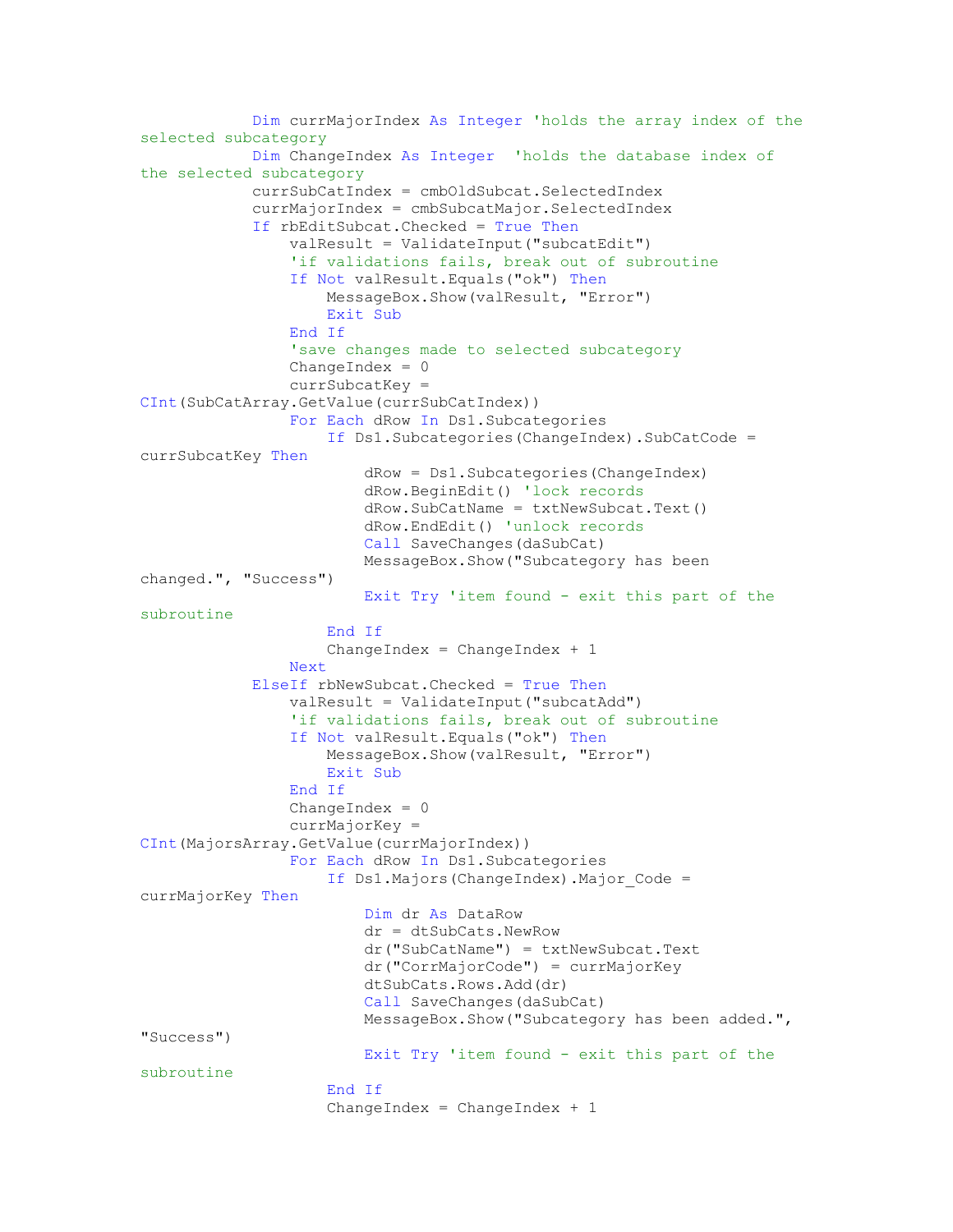```
 Next
             ElseIf rbDeleteSubcat.Checked = True Then
                 valResult = ValidateInput("subcatDel")
                 'if validations fails, break out of subroutine
                 If Not valResult.Equals("ok") Then
                     MessageBox.Show(valResult, "Error")
                    Exit Sub
                 End If
                 'delete selected subcategory
                 Dim dr As DataRow
                 Dim result As DialogResult
                 result = MessageBox.Show("Are you sure you wish to 
delete this subcategory?", "Delete", MessageBoxButtons.YesNo, 
MessageBoxIcon.Question)
                 If result = DialogResult.Yes Then
                      currSubcatKey = 
CInt(SubCatArray.GetValue(currSubCatIndex))
                    ChangeIndex = 0For Each dRow In Ds1.Subcategories
                          If Ds1.Subcategories(ChangeIndex).SubCatCode = 
currSubcatKey Then
                              dr = dtSubCats.Rows(ChangeIndex)
                             Call
RemoveDeadSubcatFromCourse(Ds1.Subcategories(ChangeIndex).SubCatCode) 
' (v1.1)
                              dr.Delete()
                             Call SaveChanges2(daSubCat, daCourses)
                              MessageBox.Show("Subcategory has been 
deleted.", "Success")
                              Exit Try 'prevents an error caused by 
incrementing ChangeIndex after element is deleted (v0.5)
                          End If
                         ChangeIndex = ChangeIndex + 1 Next
                 End If
             End If
         Catch ex As Exception
             MessageBox.Show(ex.Message, "Error")
         End Try
         Dim response As DialogResult
         response = MessageBox.Show("Would you like to edit another 
subcategory?", "Administrative Tools", MessageBoxButtons.YesNo, 
MessageBoxIcon.Question)
         If response = DialogResult.No Then
             fraSubCat.Visible = False
             pbCatalogCover.Visible = True
             btnEditMajors.Enabled = True
             btnEditSubcat.Enabled = True
             btnEditCourses.Enabled = True
             btnTitle.Enabled = True
             btnExit.Enabled = True
         End If
         'reset listboxes
        Call ResetSubcatListbox()
         Call PopulateSubcatMajor()
     End Sub
```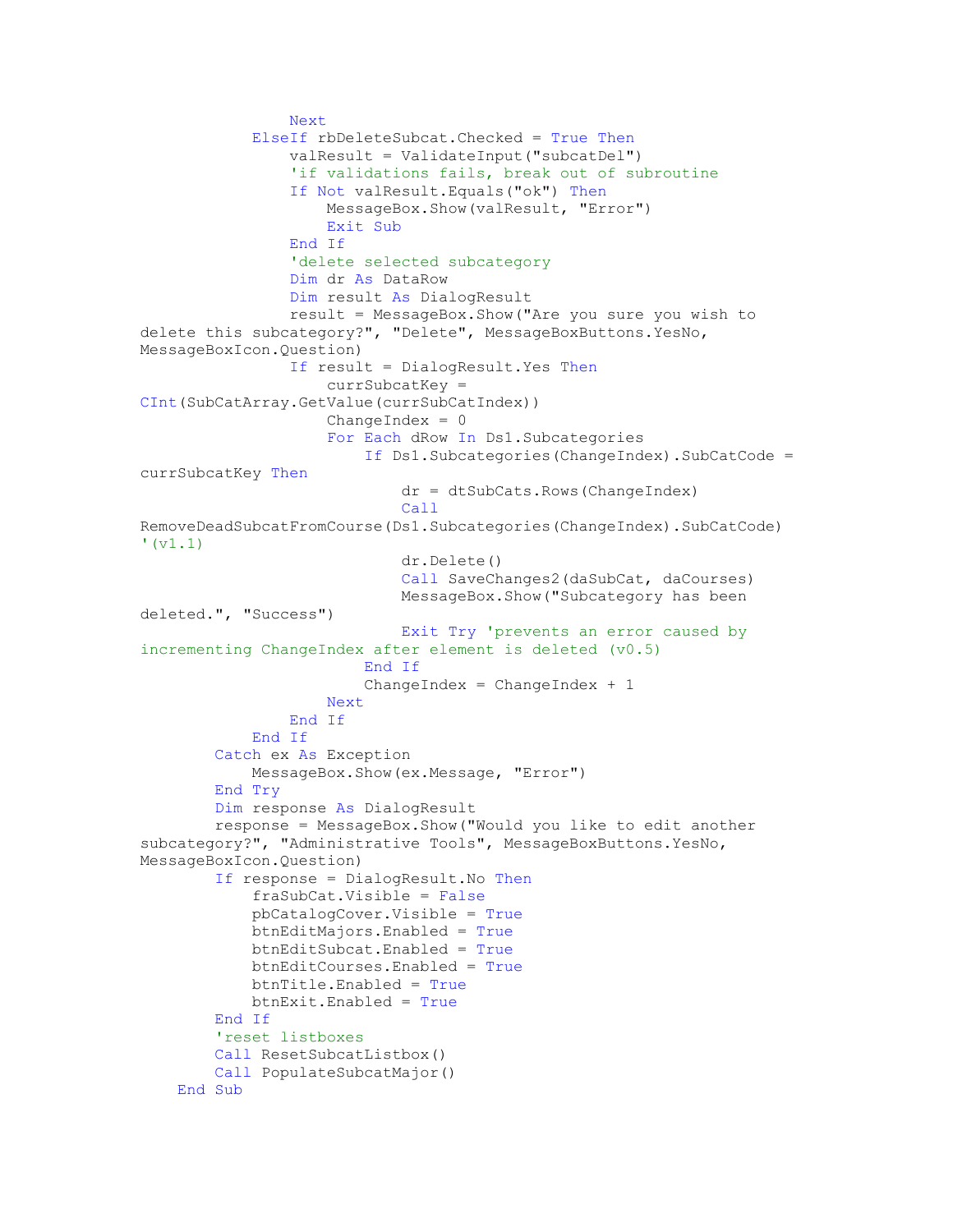```
 Private Sub btnCancelSubcat_Click(ByVal sender As System.Object, 
ByVal e As System.EventArgs) Handles btnCancelSubcat.Click
         Dim response As DialogResult
         response = MessageBox.Show("Cancel changes made to 
Subcategory?", "Are you sure?", MessageBoxButtons.YesNo, 
MessageBoxIcon.Question)
         If response = DialogResult.Yes Then
             fraSubCat.Visible = False
             pbCatalogCover.Visible = True
             btnEditMajors.Enabled = True
             btnEditSubcat.Enabled = True
             btnEditCourses.Enabled = True
             btnTitle.Enabled = True
             btnExit.Enabled = True
             'reset listboxes
             Call PopulateSubcatMajor()
            Call ResetSubcatListbox()
         End If
     End Sub
     Private Sub cmbSubcatMajor_SelectedIndexChanged(ByVal sender As
System.Object, ByVal e As System.EventArgs) Handles
cmbSubcatMajor.SelectedIndexChanged
         'populate subcategories dropdown based on which major has been 
selected (v0.5)
         Call ResetSubcatListbox()
         Dim dRow As ds.MajorsRow
         Dim currMajor As Integer
         Call ResetArray(SubCatArray)
         currMajor = cmbSubcatMajor.SelectedIndex
         dRow = Ds1.Majors(currMajor)
         Try
             Dim dSRow As ds.SubcategoriesRow
             Dim intCounter As Integer = 0
             Dim index As Integer = 0
             'code to make array size variable (v1.2)
             Dim arraysize As Integer
             arraysize = Ds1.Subcategories.Count
             ReDim SubCatArray(arraysize)
             For Each dSRow In Ds1.Subcategories
                 If Ds1.Majors(currMajor).Major_Code = 
Ds1.Subcategories(intCounter).CorrMajorCode Then
cmbOldSubcat.Items.Add(Ds1.Subcategories(intCounter).SubCatName)
SubCatArray.SetValue(Ds1.Subcategories(intCounter).SubCatCode, index)
                    index = index + 1 End If
                 intCounter = intCounter + 1
             Next
         Catch ex As Exception
             MessageBox.Show(ex.Message, "Error")
         End Try
     End Sub
     Private Sub ResetSubcatListbox()
         'reset the listbox for new data (v0.5)
```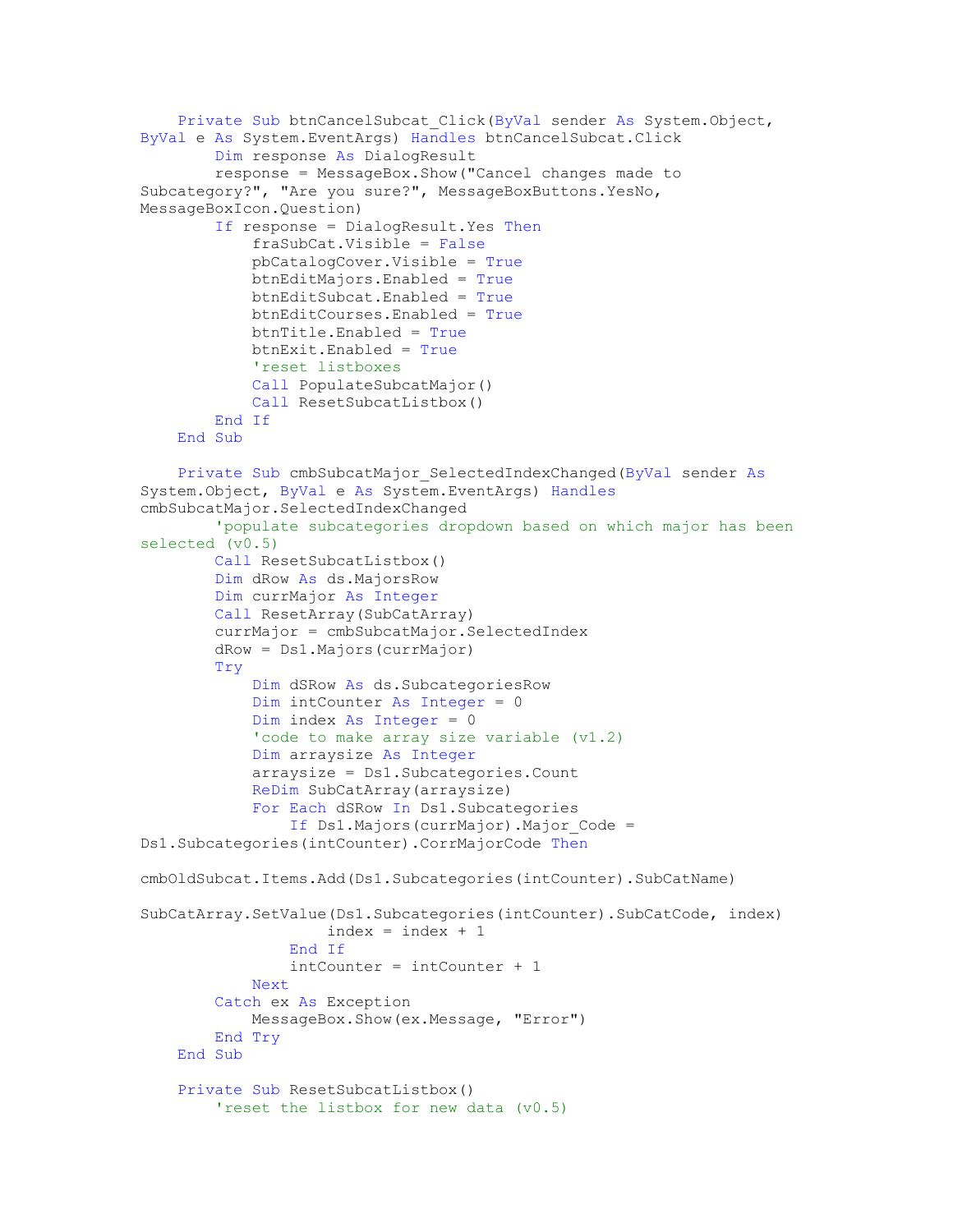```
 Dim intItemCount As Integer
        intItemCount = 0 While intItemCount < cmbOldSubcat.Items.Count
             cmbOldSubcat.Items.RemoveAt(intItemCount)
         End While
         cmbOldSubcat.Text = "Select Subcategory"
     End Sub
     '-------------Handle Title Widget--------------------------
     Private Sub btnTitleSubmit_Click(ByVal sender As System.Object, 
ByVal e As System.EventArgs) Handles btnTitleSubmit.Click
        If txtNewTitle.Text = "" Then 'error checking (v1.4) MessageBox.Show("Please enter a new title.", "Error")
         Else
             fraTitle.Visible = False
             pbCatalogCover.Visible = True
             btnEditMajors.Enabled = True
             btnEditSubcat.Enabled = True
             btnEditCourses.Enabled = True
             btnTitle.Enabled = True
             btnExit.Enabled = True
             '''Submit changed title to database (v0.2)'''
             Try
                 Dim dRow As ds.TitleRow
                dRow = DS1.Title(0) dRow.BeginEdit() 'lock records
                dRow.Catalog Title = txtNewTitle.Fext() dRow.EndEdit() 'unlock records
                Call SaveChanges(daTitle)
                 MessageBox.Show("Title has been changed.", "Success")
             Catch ex As Exception
                 MessageBox.Show(ex.Message, "Error")
             End Try
         End If
    End Sub
     Private Sub btnTitleCancel_Click(ByVal sender As System.Object, 
ByVal e As System.EventArgs) Handles btnTitleCancel.Click
         Dim response As DialogResult
         response = MessageBox.Show("Cancel changes made to Title?", 
"Are you sure?", MessageBoxButtons.YesNo, MessageBoxIcon.Question)
         If response = DialogResult.Yes Then
             fraTitle.Visible = False
             pbCatalogCover.Visible = True
             btnEditMajors.Enabled = True
             btnEditSubcat.Enabled = True
             btnEditCourses.Enabled = True
             btnTitle.Enabled = True
             btnExit.Enabled = True
        End If
     End Sub
     '---------------Handle Courses Widget---------------------
     Private Sub btnSubmitCourse_Click(ByVal sender As System.Object, 
ByVal e As System.EventArgs) Handles btnSubmitCourse.Click
         Dim valResult As String
         'update the selected course in the database (v0.6)
```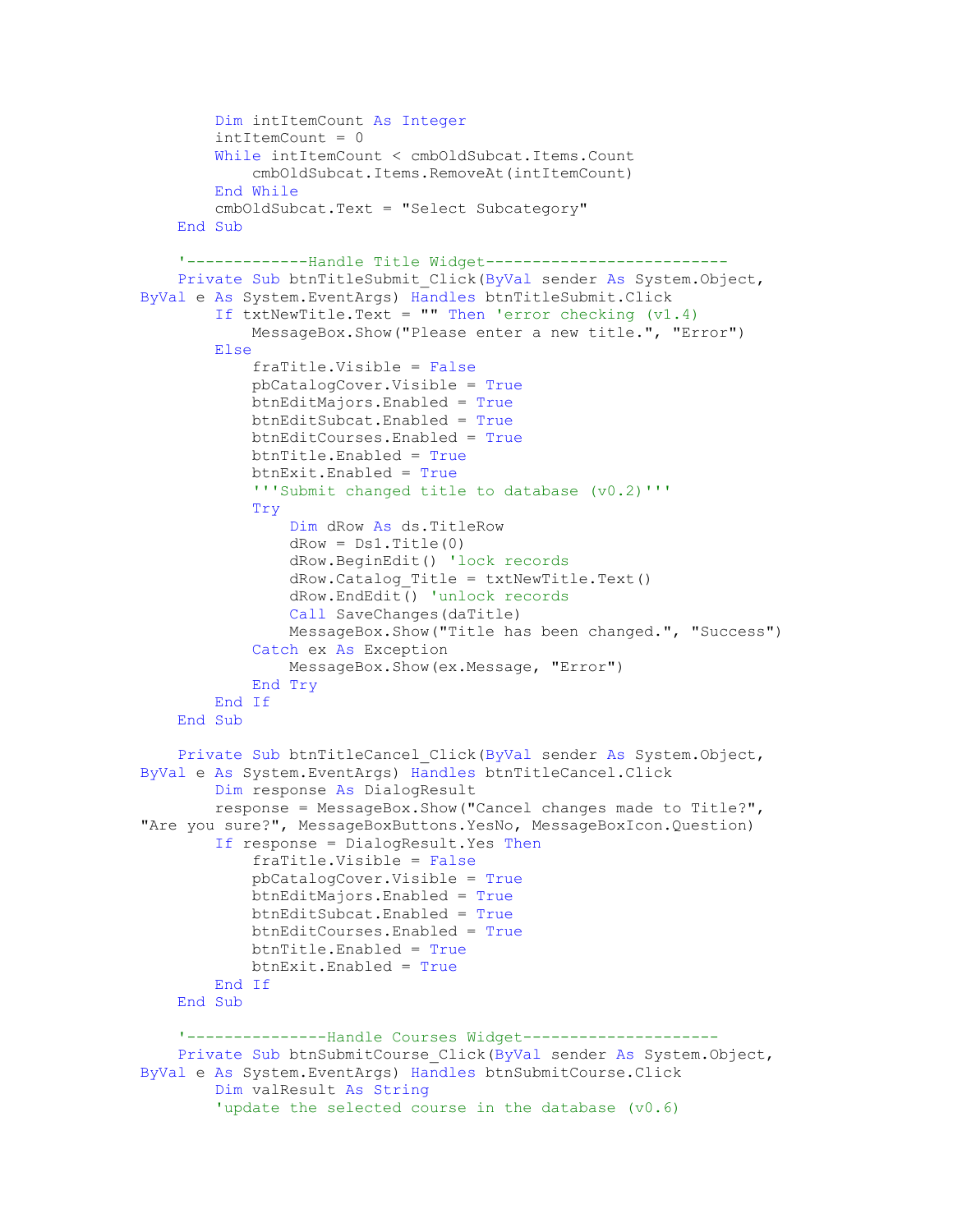Try Dim dRow As ds.CoursesRow Dim currCourseIndex As Integer 'holds the array index of the selected course Dim currCourseKey As Integer 'holds the primary key of the selected course Dim ChangeIndex As Integer 'holds the database index of the selected course Dim subcatList As String 'holds the list of selected subcategories Dim rootNode As TreeNode 'to be passed to the function that grabs the subcats from the tree rootNode = ReturnRoot() currCourseIndex = cmbNewCourse.SelectedIndex If rbEditCourse.Checked = True Then valResult = ValidateInput("courseEdit") 'if validations fails, break out of subroutine If Not valResult.Equals("ok") Then MessageBox.Show(valResult, "Error") Exit Sub End If 'save changes made to selected course currCourseKey = CInt(CourseArray.GetValue(currCourseIndex))  $ChangeIndex = 0$  For Each dRow In Ds1.Courses If Ds1.Courses(ChangeIndex).Course\_Key = currCourseKey Then dRow = Ds1.Courses(ChangeIndex) dRow.BeginEdit() 'lock records dRow.Course\_Name = txtNewCourse.Text() dRow.Course\_Code = txtCourseCode.Text dRow.PreRequisites = txtCoursePrereq.Text dRow.Number\_of\_Credits = txtCourseCredits.Text dRow.Semesters\_Offered = txtCourseTerm.Text dRow.Description = txtCourseDescription.Text subcatList = UpdateSubcats(rootNode, "") dRow.CorrSubcatCode = subcatList dRow.EndEdit() 'unlock records Call SaveChanges(daCourses) MessageBox.Show("Course has been changed.", "Success") Exit Try 'item found - exit this part of the subroutine End If ChangeIndex =  $ChangeIndex + 1$  Next ElseIf rbNewCourse.Checked = True Then valResult = ValidateInput("courseAdd") 'if validations fails, break out of subroutine If Not valResult.Equals("ok") Then MessageBox.Show(valResult, "Error") Exit Sub End If 'add new course to database Dim dr As DataRow dr = dtCourses.NewRow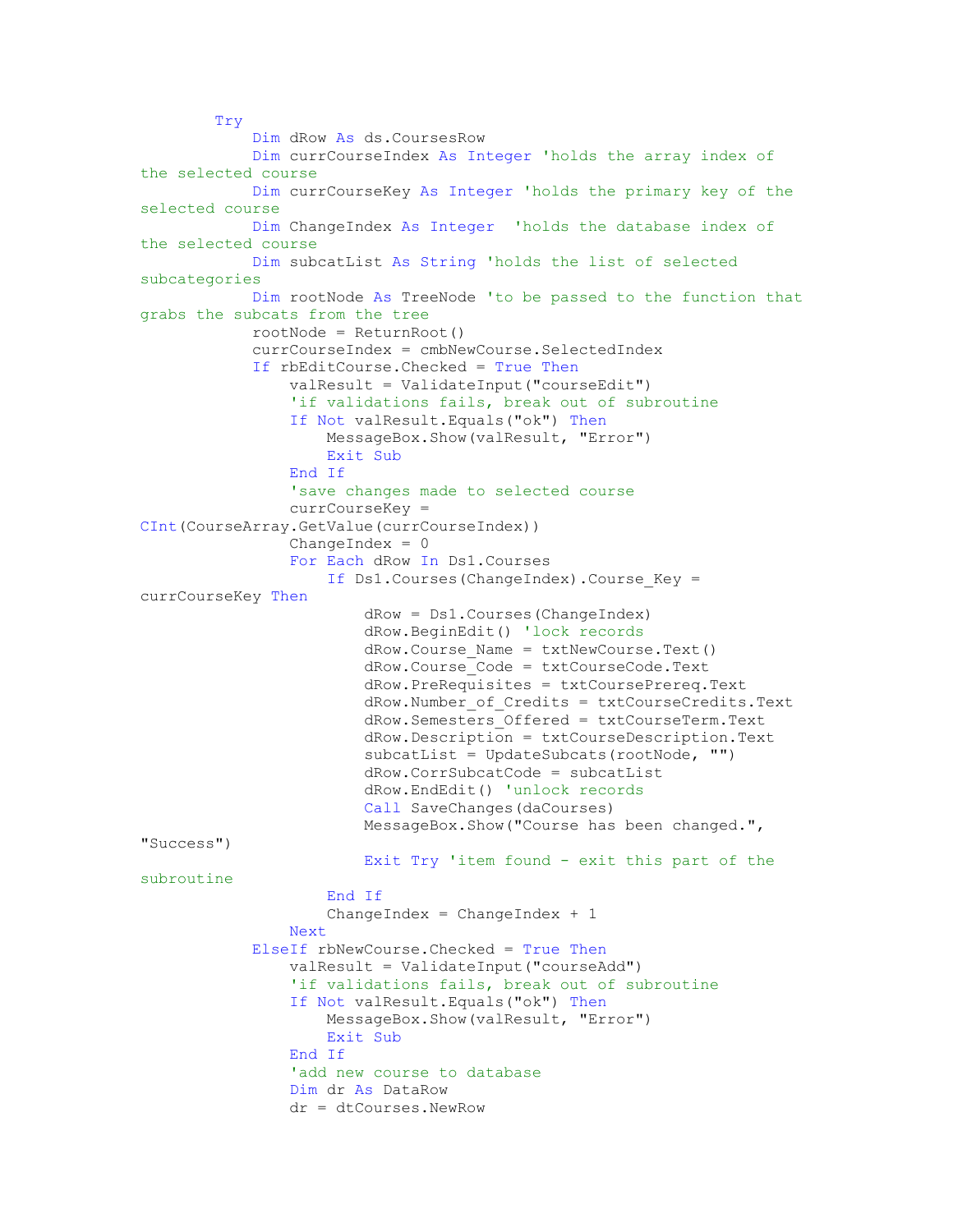```
 dr("Course Name") = txtNewCourse.Text
                 dr("Course_Code") = txtCourseCode.Text
                 dr("Number of Credits") = txtCourseCredits.Text
                 dr("Semesters Offered") = txtCourseTerm.Text
                 dr("Prerequisites") = txtCoursePrereq.Text
                 dr("Description") = txtCourseDescription.Text
                subcattList = UpdateSubcats(rootNode, "") dr("CorrSubcatCode") = subcatList
                 dtCourses.Rows.Add(dr)
                 Call SaveChanges(daCourses)
                 MessageBox.Show("Course has been added.", "Success")
                 Exit Try 'item found - exit this part of the subroutine
             ElseIf rbDeleteCourse.Checked = True Then
                 valResult = ValidateInput("courseDel")
                 'if validations fails, break out of subroutine
                 If Not valResult.Equals("ok") Then
                     MessageBox.Show(valResult, "Error")
                    Exit Sub
                 End If
                 currCourseKey = 
CInt(CourseArray.GetValue(currCourseIndex))
                  'delete selected course
                 Dim dr As DataRow
                 Dim result As DialogResult
                 result = MessageBox.Show("Are you sure you wish to 
delete this course?", "Delete", MessageBoxButtons.YesNo, 
MessageBoxIcon.Question)
                 If result = DialogResult.Yes Then
                     ChangeIndex = 0For Each dRow In Ds1.Courses
                          If Ds1.Courses(ChangeIndex).Course_Key = 
currCourseKey Then
                              dr = dtCourses.Rows(ChangeIndex)
                             dr.Delete()
                             Call SaveChanges(daCourses)
                             MessageBox.Show("Course has been deleted.", 
"Success")
                              Exit Try 'prevents an error caused by 
incrementing ChangeIndex after element is deleted (v0.5)
                         End If
                         ChangeIndex = ChangeIndex + 1 Next
                 End If
             End If
         Catch ex As Exception
             MessageBox.Show(ex.Message, "Error")
         End Try
         Dim response As DialogResult
         response = MessageBox.Show("Would you like to edit another 
course?", "Administrative Tools", MessageBoxButtons.YesNo, 
MessageBoxIcon.Question)
         If response = DialogResult.No Then
             fraCourses.Visible = False
             pbCatalogCover.Visible = True
             btnEditMajors.Enabled = True
             btnEditSubcat.Enabled = True
             btnEditCourses.Enabled = True
```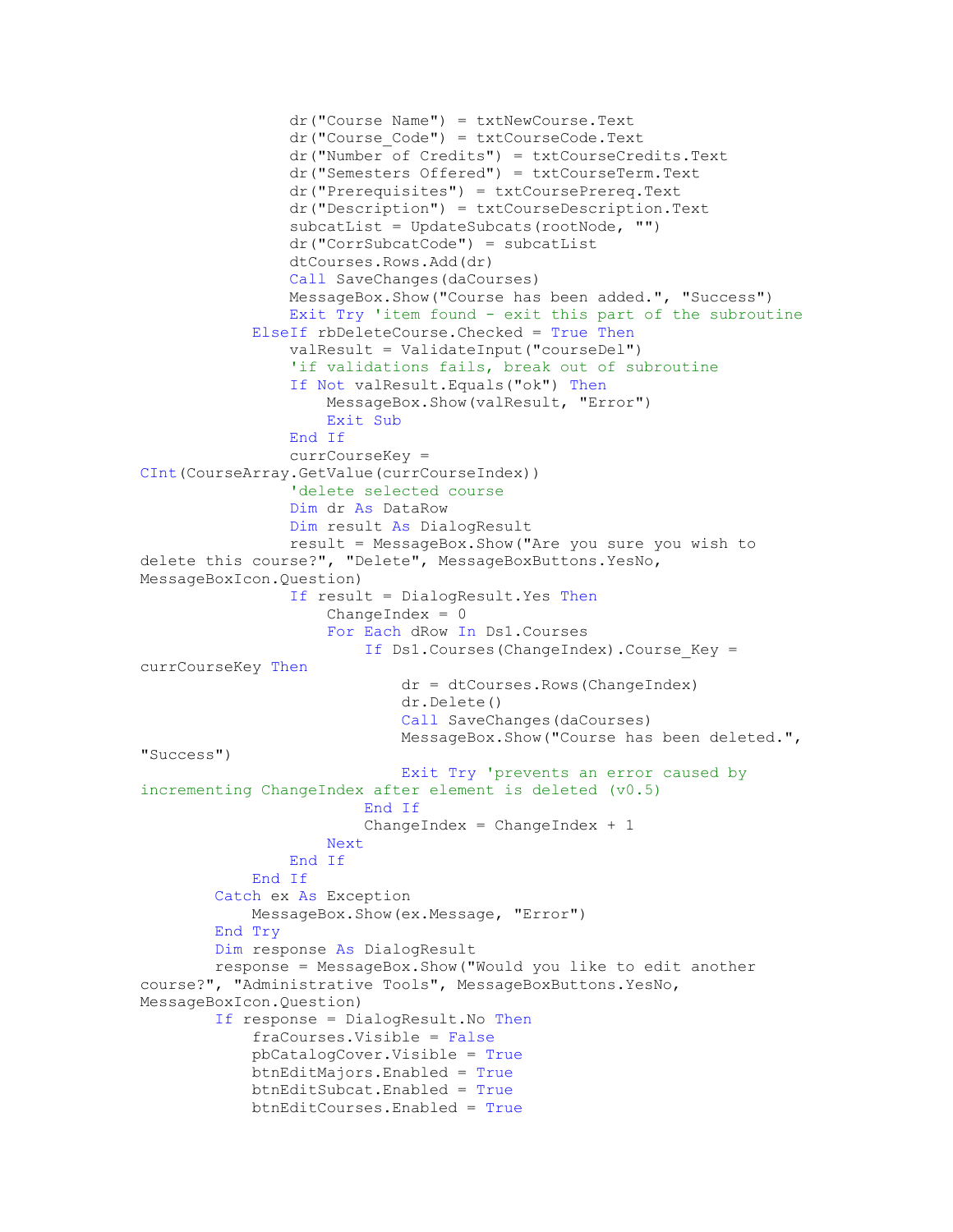```
 btnTitle.Enabled = True
             btnExit.Enabled = True
         End If
         'reset listboxes
         Dim tn As TreeNode
         tn = ReturnRoot()
         Call PopulateCourses()
        Call UncheckAllNodes(tn)
     End Sub
     Private Sub btnCancelCourse_Click(ByVal sender As System.Object, 
ByVal e As System.EventArgs) Handles btnCancelCourse.Click
         'cancel edit (v0.6)
         Dim response As DialogResult
         response = MessageBox.Show("Cancel changes made to Course?", 
"Are you sure?", MessageBoxButtons.YesNo, MessageBoxIcon.Question)
         If response = DialogResult.Yes Then
             fraCourses.Visible = False
             pbCatalogCover.Visible = True
             btnEditMajors.Enabled = True
             btnEditSubcat.Enabled = True
             btnEditCourses.Enabled = True
             btnTitle.Enabled = True
             btnExit.Enabled = True
             'reset listboxes
             Dim tn As TreeNode
             tn = ReturnRoot()
             Call PopulateCourses()
            Call UncheckAllNodes(tn)
         End If
     End Sub
     Private Sub PopulateCourses()
         'populate the courses dropdown
         Call ResetArray(CourseArray) 'reset the array of majors(v0.5)
         'clear all textboxes
         txtNewCourse.Clear()
         txtCourseCode.Clear()
         txtCoursePrereq.Clear()
         txtCourseCredits.Clear()
         txtCourseTerm.Clear()
         txtCourseDescription.Clear()
         'clear the courses dropdown
         Dim intItemCount As Integer
        intItemCount = 0 While intItemCount < cmbNewCourse.Items.Count
             cmbNewCourse.Items.RemoveAt(intItemCount)
         End While
         cmbNewCourse.Text = "Select Course"
         'populate courses dropdown from the database
         Try
             Dim dRow As ds.CoursesRow
             Dim intCounter As Integer
             Dim index As Integer = 0
            intCounter = 0 'code to make array size variable (v1.2)
             Dim arraysize As Integer
```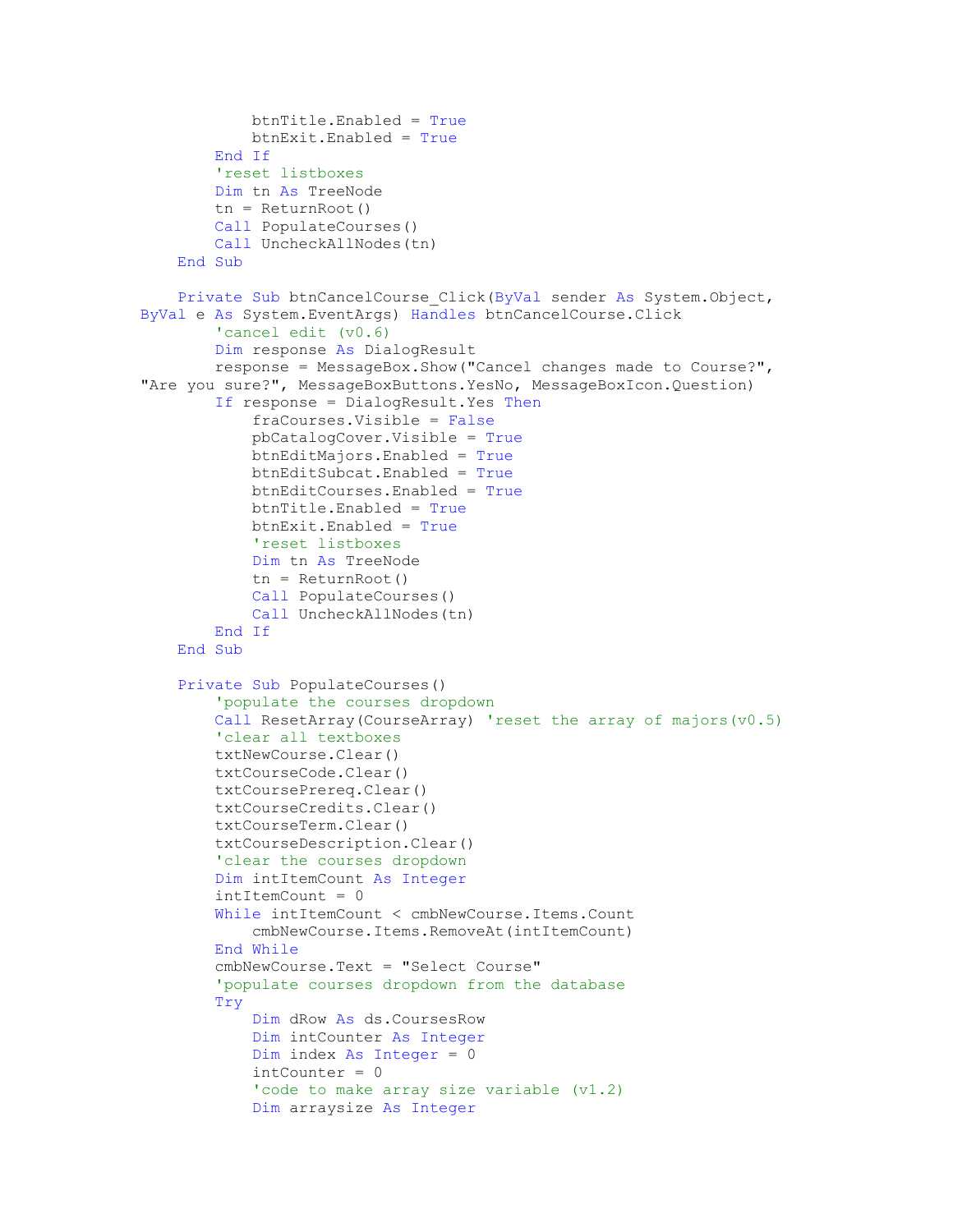```
 arraysize = Ds1.Courses.Count
             ReDim CourseArray(arraysize)
             For Each dRow In Ds1.Courses
cmbNewCourse.Items.Add(CStr(Ds1.Courses(intCounter).Course_Code))
CourseArray.SetValue(Ds1.Courses(intCounter).Course_Key, index)
                 intCounter = intCounter + 1
                index = index + 1 Next
         Catch ex As Exception
             MessageBox.Show(ex.Message, "Error")
         End Try
     End Sub
     Private Sub cmbNewCourse_SelectedIndexChanged(ByVal sender As
System.Object, ByVal e As System.EventArgs) Handles
cmbNewCourse.SelectedIndexChanged
         Dim dCRow As ds.CoursesRow
         Dim dSRow As ds.SubcategoriesRow
         Dim currCourse As Integer
         Dim subcatsToSplit As String
         Dim subcatList() As String
         Dim arrayCounter, dbCounter As Integer
         Dim size As Integer
        Dim delim() As Char = \{ToChar(","")\} Dim tn As TreeNode
        tn = ReturnRoot()Call UncheckAllNodes(tn)
         currCourse = cmbNewCourse.SelectedIndex
         Try
             dCRow = Ds1.Courses(currCourse)
             txtNewCourse.Text = dCRow.Course_Name
             txtCourseCode.Text = dCRow.Course_Code
             txtCoursePrereq.Text = dCRow.PreRequisites
             txtCourseCredits.Text = dCRow.Number_of_Credits
            txtCoursererm.Text = dCRow.Semesters Offered
             txtCourseDescription.Text = dCRow.Description
             subcatsToSplit = dCRow.CorrSubcatCode
             subcatList = subcatsToSplit.Split(delim)
             size = subcatList.Length
             dbCounter = 0
             For Each dSRow In Ds1.Subcategories
                 dSRow = Ds1.Subcategories(dbCounter)
                For arrayCounter = 0 To size - 1
                     If CStr(dSRow.SubCatCode) = 
subcatList(arrayCounter) Then
                          tn = ReturnRoot()
                        Call CheckTreeNode(tn, CStr(dSRow.SubCatCode))
                     End If
                 Next
                dbCounter = dbCounter + 1 Next
         Catch ex As Exception
             'throws the exception if subcategories list is null -
continue with program, do not break
         End Try
```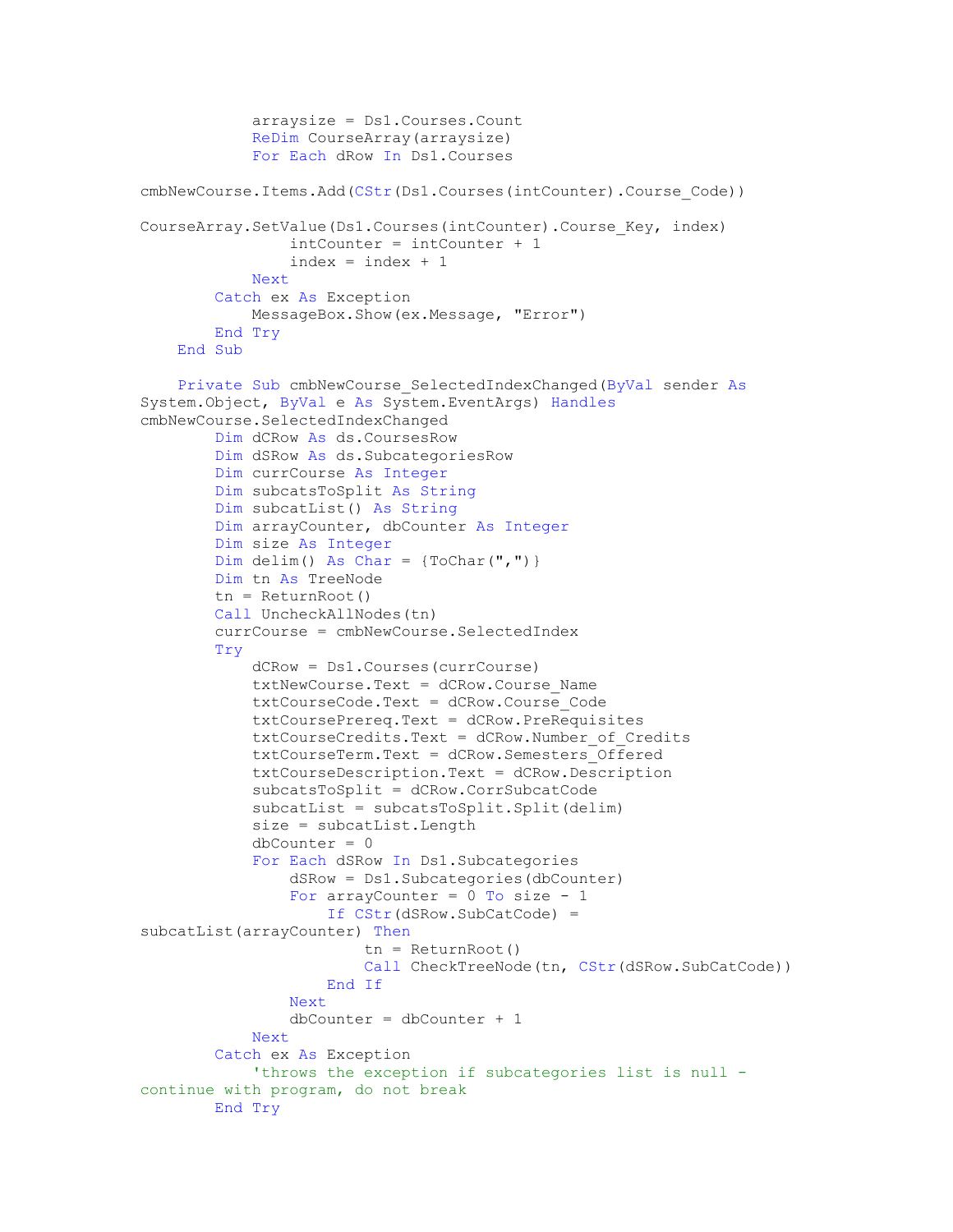```
 End Sub
     Private Function ReturnRoot() As TreeNode
         'returns the root node for use in other functions
         Dim tnNode As TreeNode
         tnNode = trvCourseSubcat.Nodes.Item(0)
         Return tnNode
     End Function
     Private Sub CheckTreeNode(ByVal tnNode As TreeNode, ByVal key As
String)
         'recursive subroutine that cycles through the tree and checks 
off the node with the given key value
         Dim tag As String
         Dim tn As TreeNode
         For Each tn In tnNode.Nodes
            tag = CStr(tn.Tag)If tag = "S," & key Then
                 tn.Checked = True
             End If
             CheckTreeNode(tn, key)
         Next
     End Sub
     Private Sub UncheckAllNodes(ByVal tnNode As TreeNode)
         Dim tn As TreeNode
         For Each tn In tnNode.Nodes
             If tn.Checked = True Then
                 tn.Checked = False
             End If
             UncheckAllNodes(tn)
         Next
     End Sub
     Private Sub PopulateTree()
         'populates the treeview with avaliable majors and subcategories 
(v0.6)
         Dim tnRoot As TreeNode
         Dim title As String
         Try
             Dim titleRow As ds.TitleRow
             titleRow = Ds1.Title(0)
             title = CStr(titleRow.Catalog_Title)
             trvCourseSubcat.Nodes.Clear()
             trvCourseSubcat.BeginUpdate()
             tnRoot = trvCourseSubcat.Nodes.Add(title)
            tnRoot,Tag = "R," trvCourseSubcat.EndUpdate()
             AddMajorNode(tnRoot)
         Catch ex As Exception
             MessageBox.Show(ex.Message, "Error")
         End Try
     End Sub
     Private Sub AddMajorNode(ByVal tnNode As TreeNode)
        'adds majors to the treeview (v0.6)
         Dim tnMajor As TreeNode
```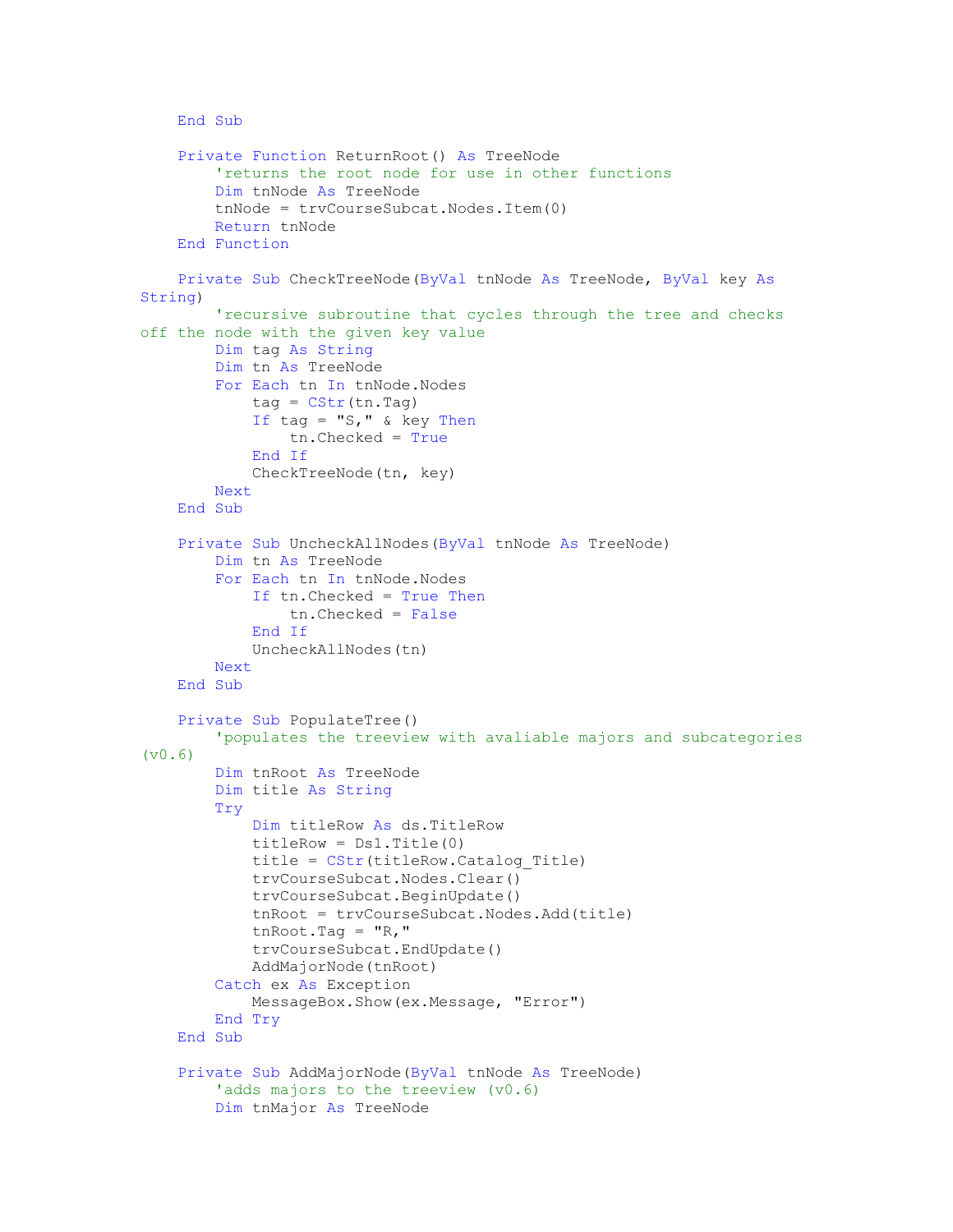```
 Dim majorRow As ds.MajorsRow
         Dim row As Integer
        For row = 0 To Ds1. Majors. Rows. Count - 1
             majorRow = Ds1.Majors(row)
             tnMajor = tnNode.Nodes.Add(majorRow.Major)
            tnMajor.Tag = 'M,'' & majorRow.Major Code
             AddSubcatNode(tnMajor, majorRow)
         Next
     End Sub
     Private Sub AddSubcatNode(ByVal tnNode As TreeNode, ByVal majorRow 
As ds.MajorsRow)
        'adds subcategories to the treeview (v0.6)
         Dim subcatRow As ds.SubcategoriesRow
         Dim tnSubcat As TreeNode
         Dim count As Integer
         Dim tagVal As String
         tagVal = GetTagVal(CStr(tnNode.Tag))
        For count = 0 To Ds1. Subcategories. Rows. Count - 1
             subcatRow = Ds1.Subcategories(count)
             If tagVal = CStr(subcatRow.CorrMajorCode) Then
                 tnSubcat = tnNode.Nodes.Add(subcatRow.SubCatName)
                 tnSubcat.Tag = "S," & subcatRow.SubCatCode
             End If
         Next
     End Sub
     Private Function GetTagVal(ByVal tag As String) As String
         'removes the leading letter and comma from the tag, returns the 
rest of the string (v0.6)
         Dim holder As String
         Dim commaIndex As Integer
        commaIndex = tag.IndexOf(","")holder = tag.Substring(commandIndex + 1) Return holder
     End Function
     Private Sub trvCourseSubcat_AfterCheck(ByVal sender As Object, 
ByVal e As System.Windows.Forms.TreeViewEventArgs) Handles
trvCourseSubcat.AfterCheck
        'if user checks off the root node or a major, uncheck the box
(only subcategories can be selected) (v0.6)
         Dim tag As String
         Dim tagLetter As String
        tag = CStr(e.Node.Taq)tagLetter = tag. Substring (0, 1) If Not tagLetter.Equals("S") Then
             If e.Node.Checked Then 'uncheck if it is checked (required 
for error handling) (v0.6)
                 e.Node.Checked = False
             End If
         End If
     End Sub
     Private Function UpdateSubcats(ByVal tNode As TreeNode, ByVal
```

```
subcatString As String) As String
```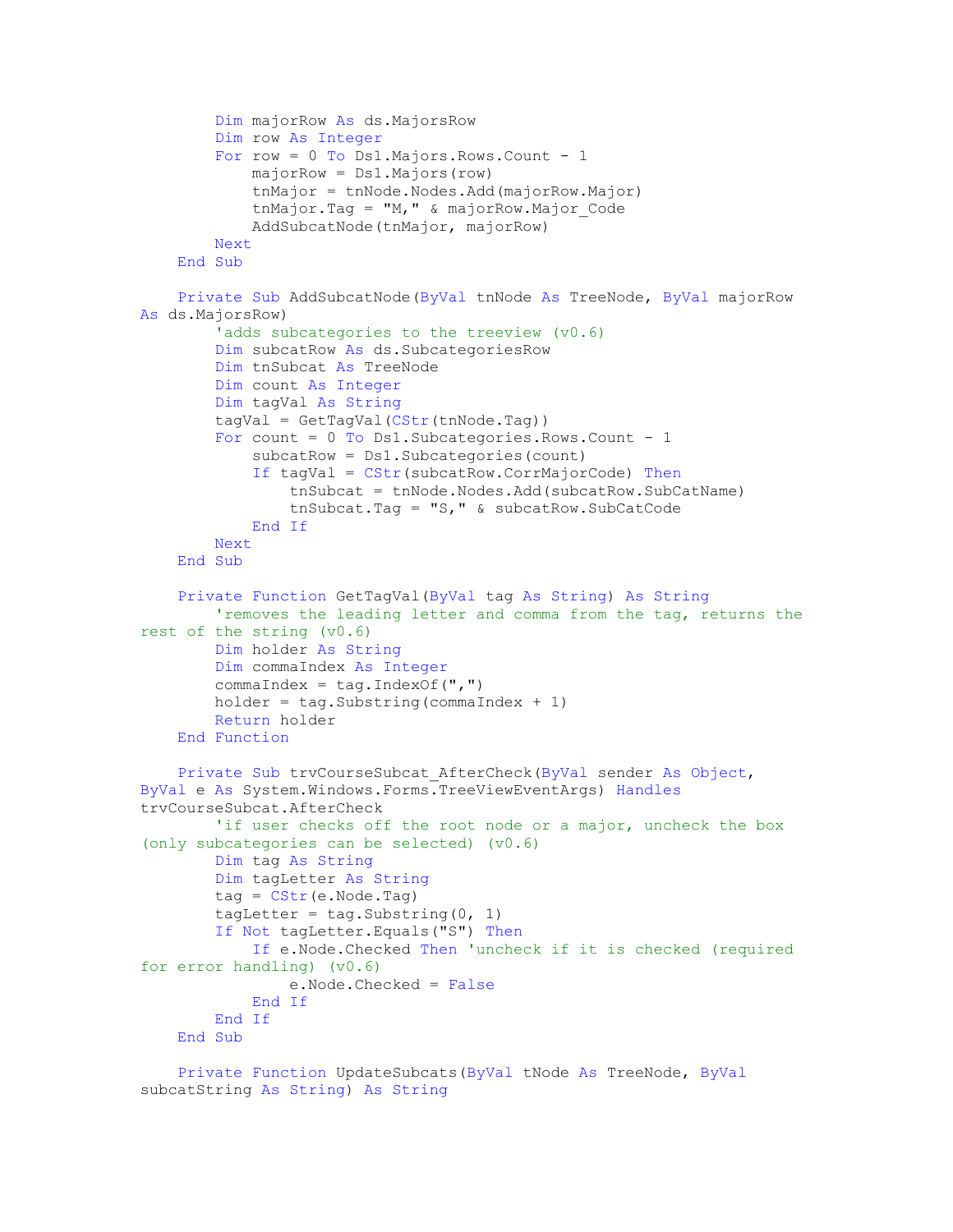```
 'reads through the tree and compiles a comma-delimited list of 
the keys of all checked nodes
         Dim childNode As TreeNode
         For Each childNode In tNode.Nodes
             If childNode.Checked = True Then
                 subcatString = subcatString & 
GetTagVal(CStr(childNode.Tag)) & ","
             End If
             subcatString = UpdateSubcats(childNode, subcatString)
         Next
         Return subcatString
     End Function
     'Deletes subcategories when corresponding major is deleted (v1.0)
     Private Sub RemoveDeadSubcat(ByVal majorCode As Integer)
         Try
             Dim dRow As ds.SubcategoriesRow
             Dim intCounter As Integer
             Dim dr As DataRow
            intCounter = 0 For Each dRow In Ds1.Subcategories
                 If Ds1.Subcategories(intCounter).CorrMajorCode = 
majorCode Then
                      dr = dtSubCats.Rows(intCounter)
                     Call
RemoveDeadSubcatFromCourse(Ds1.Subcategories(intCounter).SubCatCode) 
' (v1.1)
                     dr.Delete()
                 End If
                 intCounter = intCounter + 1
             Next
             Call SaveChanges2(daSubCat, daCourses)
         Catch ex As Exception
             MessageBox.Show(ex.Message, "Error")
         End Try
     End Sub
     'Deletes dead subcategories from course listings
     Private Sub RemoveDeadSubcatFromCourse(ByVal subcatCode As Integer)
         Dim dRow As ds.CoursesRow
         Dim currCourse As Integer
         Dim subcatsToSplit As String
         Dim subcatList() As String
         Dim size As Integer
        Dim delim() As Char = \{ToChar(","")\} Dim counter As Integer
         Dim newSubcatList As String = ""
         Try
             For Each dRow In Ds1.Courses
                 subcatsToSplit = dRow.CorrSubcatCode
                 subcatList = subcatsToSplit.Split(delim)
                 size = subcatList.Length
                For counter = 0 To size - 1
                     If CStr(subcatCode) = subcatList(counter) Then
                          'remove the item
                         newSubcatList = newSubcatList
                     ElseIf subcatList(counter) = " " Then
```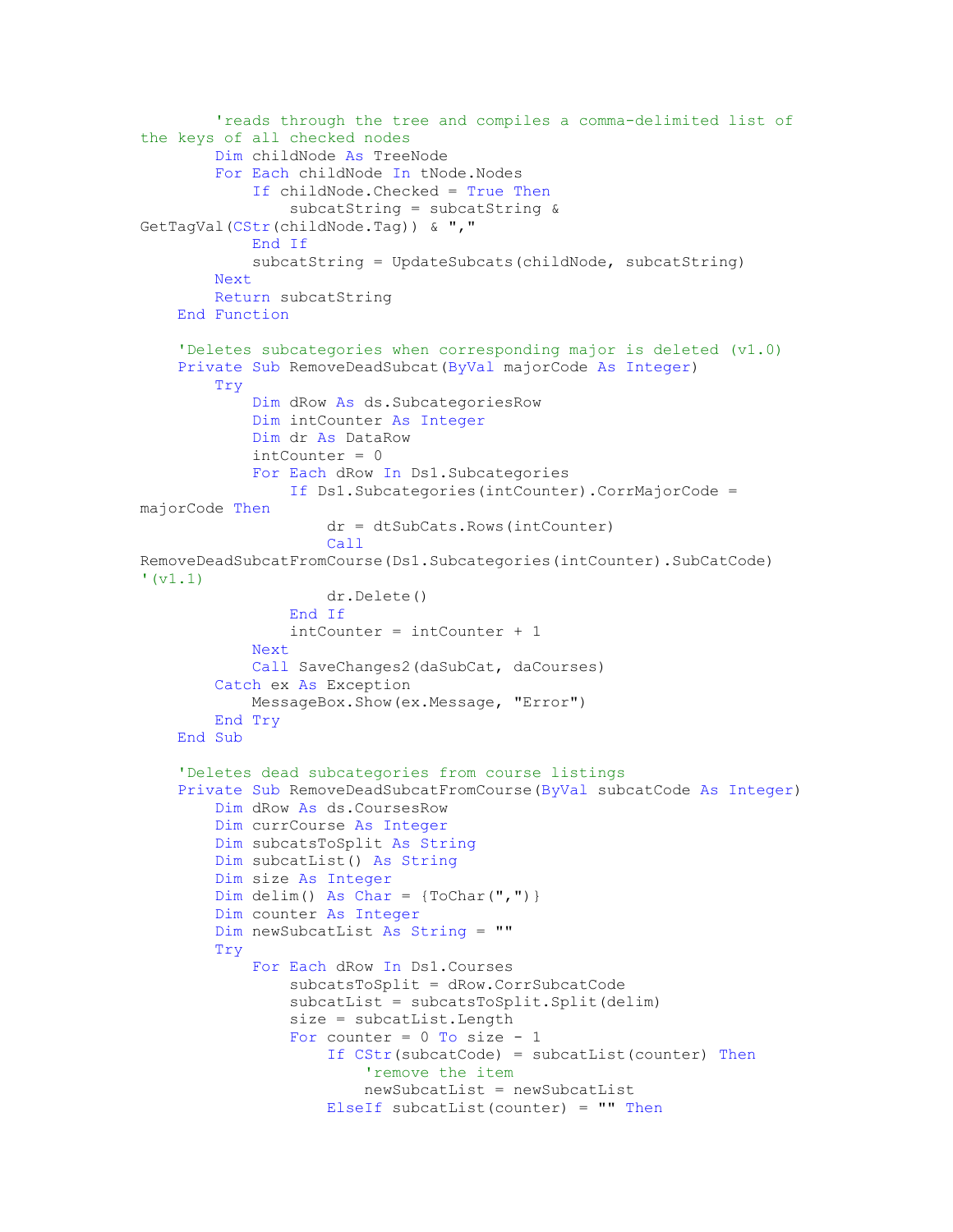```
 'catches last item, prevents string of commas 
at the end of the list
                          newSubcatList = newSubcatList & 
subcatList(counter)
                      Else
                          'keep the item
                         newSubcatList = newSubcatList & 
subcatList(counter) & ","
                     End If
                 Next
                 dRow.BeginEdit() 'lock records
                 dRow.CorrSubcatCode = newSubcatList
                 dRow.EndEdit() 'unlock records
                 newSubcatList = ""
             Next
         Catch ex As Exception
             'throws the exception if subcategories list is null -
continue with program, do not break
         End Try
     End Sub
     '---------------Shared Methods---------------------
     Private Sub SaveChanges(ByVal da As DataAdapter)
         'Write the changes to the database (v0.2)
         Dim dsUpdates As DataSet
         Try
             dsUpdates = Ds1.GetChanges
             If Not (dsUpdates Is Nothing) Then
                 da.Update(dsUpdates)
                 Ds1.AcceptChanges()
             End If
         Catch ex As Exception
             MessageBox.Show(ex.Message, "Error")
         End Try
     End Sub
     Private Sub SaveChanges2(ByVal da1 As DataAdapter, ByVal ds2 As
DataAdapter)
         'Used when 2 data adapters need to be updated at the same time 
(v1.1)
         Dim dsUpdates As DataSet
         Try
             dsUpdates = Ds1.GetChanges
             If Not (dsUpdates Is Nothing) Then
                 da1.Update(dsUpdates)
                 ds2.Update(dsUpdates)
                 Ds1.AcceptChanges()
             End If
         Catch ex As Exception
             MessageBox.Show(ex.Message, "Error")
         End Try
     End Sub
     Private Sub ResetArray(ByVal a() As Integer)
         'reset the array of subcategory primary keys (v0.5)
         Dim ArrayLength As Integer = a.Length
         Array.Clear(a, 0, ArrayLength)
     End Sub
```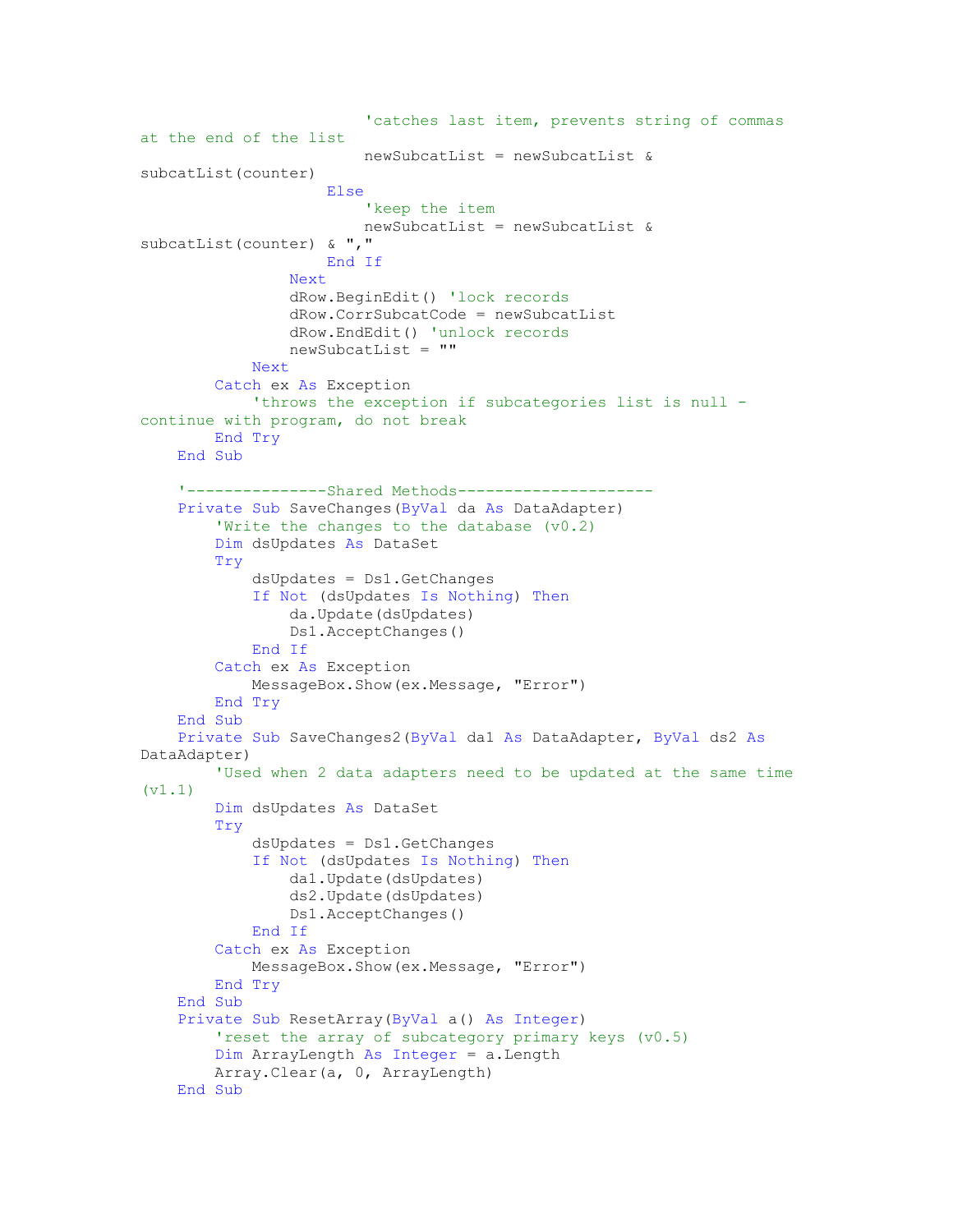```
 'verify that the minimum amount of data has been entered for 
processing. (v1.4)
     Private Function ValidateInput(ByVal type As String) As String
         Dim returnResult As String = "ok" 'if none of the below return 
errors, return "ok"
         If type.Equals("majorAdd") Then
             If txtNewMajor.Text = "" Then
                 returnResult = "Please enter a name for the new major."
             End If
         ElseIf type.Equals("majorEdit") Then
             If cmbOldMajor.SelectedIndex < 0 Then
                 returnResult = "Please select a major from the list to 
edit."
             ElseIf txtNewMajor.Text = "" Then
                 returnResult = "Please enter a name for the new major."
             End If
         ElseIf type.Equals("majorDel") Then
             If cmbOldMajor.SelectedIndex < 0 Then
                 returnResult = "Please select a major from the list to 
delete."
             End If
         ElseIf type.Equals("subcatAdd") Then
             If cmbSubcatMajor.SelectedIndex < 0 Then
                 returnResult = "Please select a major from the list."
             ElseIf txtNewSubcat.Text = "" Then
                 returnResult = "Please enter a name for the new 
subcategory."
             End If
         ElseIf type.Equals("subcatEdit") Then
             If cmbSubcatMajor.SelectedIndex < 0 Then
                 returnResult = "Please select a major from the list."
             ElseIf cmbOldSubcat.SelectedIndex < 0 Then
                 returnResult = "Please select a subcategory from the 
list to edit."
             ElseIf txtNewSubcat.Text = "" Then
                 returnResult = "Please enter a name for the new 
subcategory."
             End If
         ElseIf type.Equals("subcatDel") Then
             If cmbSubcatMajor.SelectedIndex < 0 Then
                 returnResult = "Please select a major from the list."
             ElseIf cmbOldSubcat.SelectedIndex < 0 Then
                 returnResult = "Please select a subcategory from the 
list to delete."
             End If
         ElseIf type.Equals("courseAdd") Then
             If txtCourseCode.Text = "" Then
                 returnResult = "Please enter a course code for the new 
course."
             End If
         ElseIf type.Equals("courseEdit") Then
             If cmbNewCourse.SelectedIndex < 0 Then
                 returnResult = "Please select a course from the list to 
edit."
             ElseIf txtCourseCode.Text = "" Then
                 returnResult = "Please enter a course code for the new 
course."
```